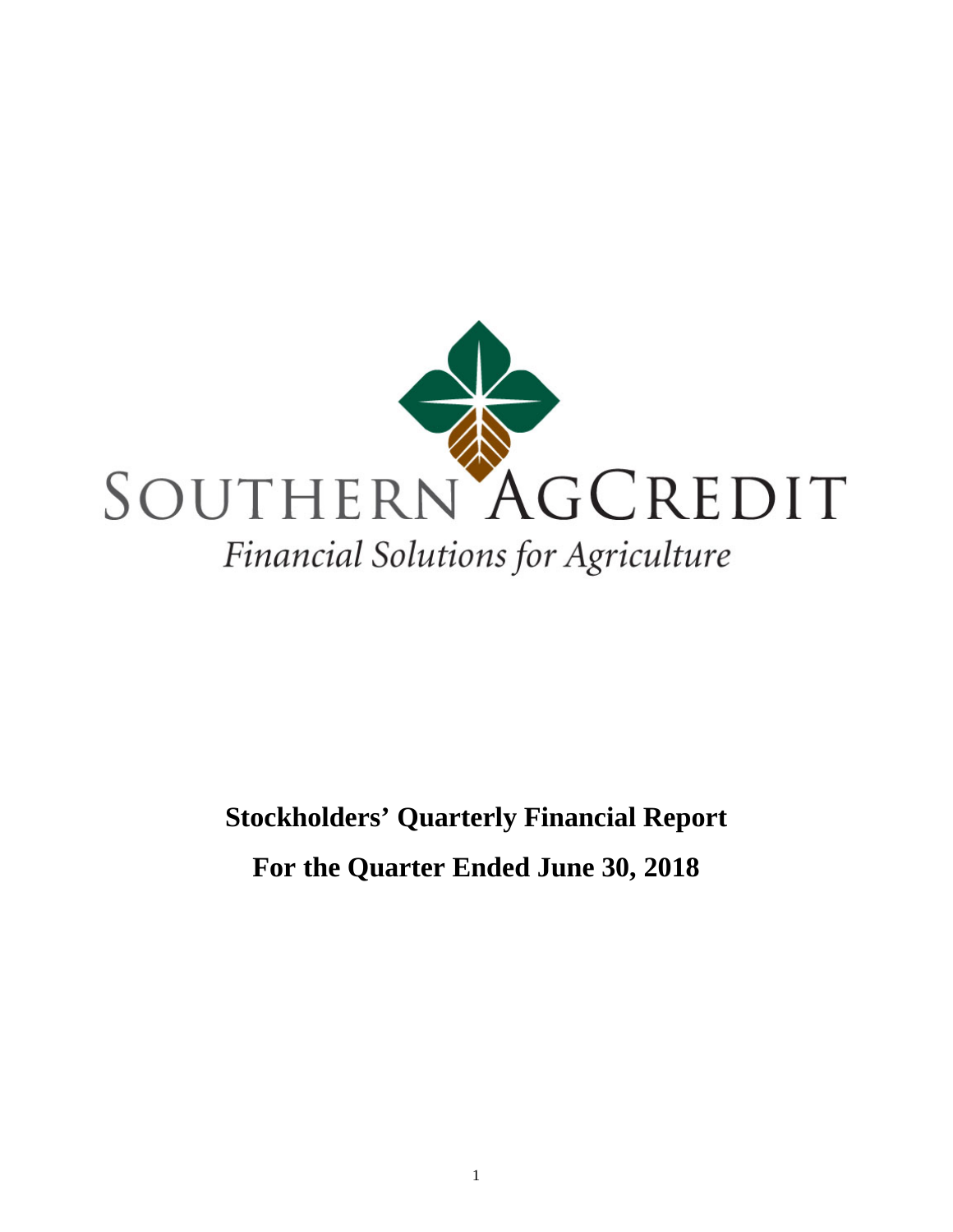#### **REPORT OF MANAGEMENT**

The undersigned certify that we have reviewed this report, that it has been prepared in accordance with all applicable statutory or regulatory requirements, and that the information contained herein is true, accurate and complete to the best of our knowledge and belief.

To meet its responsibility for reliable financial information, management depends on the Farm Credit Bank of Texas' and the association's accounting and internal control systems, which have been designed to provide reasonable, but not absolute, assurance that assets are safeguarded and transactions are properly authorized and recorded. The systems have been designed to recognize that the cost of controls must be related to the benefits derived. The board of directors has overall responsibility for the association's systems of internal control and financial reporting. The board consults regularly with management and reviews the results of the audits and examinations referred to previously. The undersigned certify that we have reviewed this quarterly report, that it has been prepared in accordance with all applicable statutory and regulatory requirements, and that the information contained herein is true, accurate and complete to the best of our knowledge or belief.

Joe H. Hayman

Chief Executive Officer August 9, 2018

Kevin Rhodes Chairman, Board of Directors August 9, 2018

Up D Morgan, CAA

Phillip D. Morgan, CPA, CGMA Chief Financial and Operating Officer August 9, 2018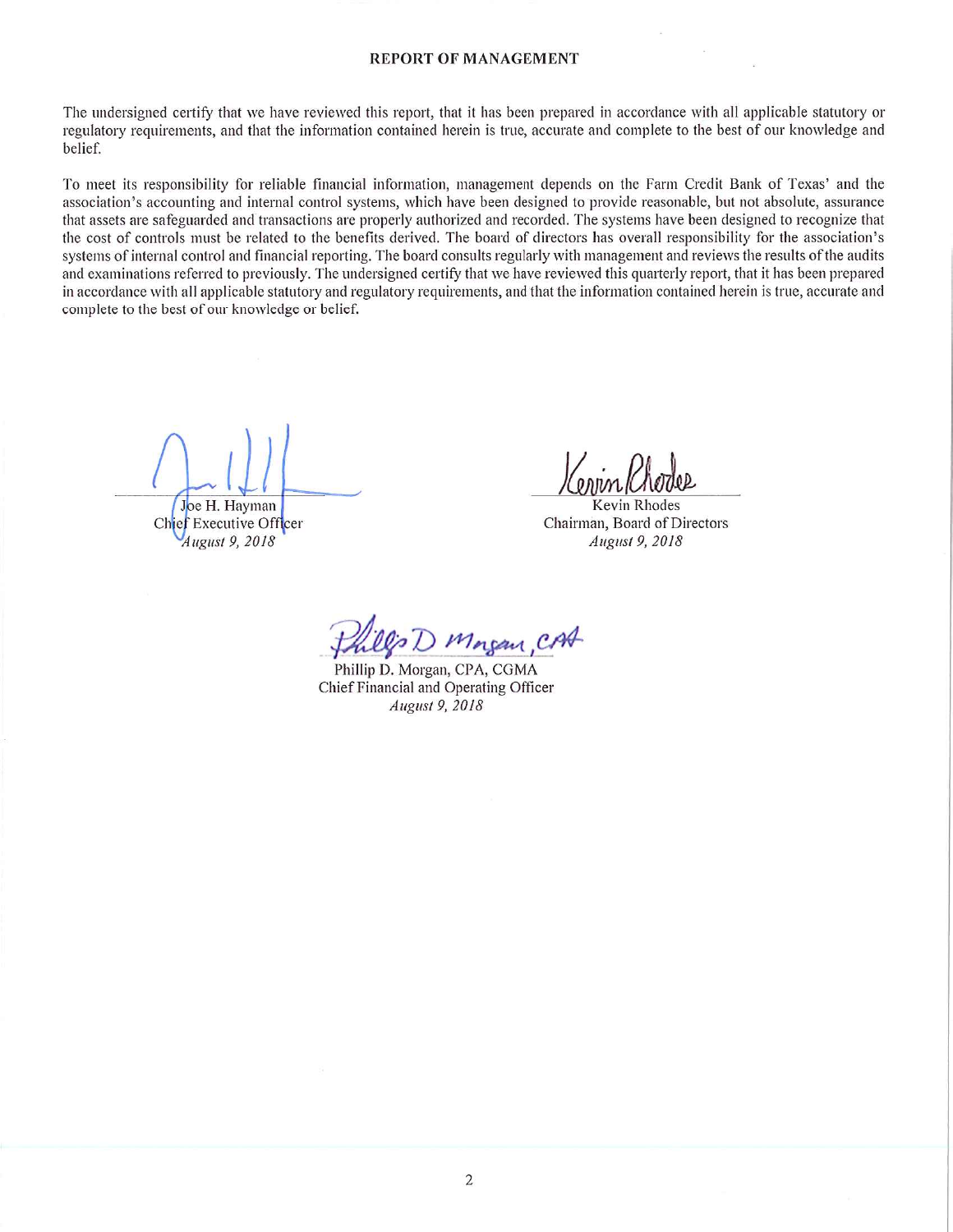# **SOUTHERN AGCREDIT, ACA MANAGEMENT'S DISCUSSION AND ANALYSIS**

The following commentary reviews the financial performance of Southern AgCredit, ACA (Agricultural Credit Association), referred to as the association, for the quarter ended June 30, 2018. These comments should be read in conjunction with the accompanying financial statements and the December 31, 2017 Annual Report to Stockholders.

The association is a member of the Farm Credit System (System), a nationwide network of cooperatively owned financial institutions established by and subject to the provisions of the Farm Credit Act of 1971, as amended, and the regulations of the Farm Credit Administration (FCA) promulgated thereunder.

The consolidated financial statements comprise the operations of the ACA and its wholly-owned subsidiaries. The consolidated financial statements were prepared under the oversight of the association's audit committee.

### **Significant Events:**

In December 2017, the association's board of directors declared a patronage in the amount of \$17,899,898 to stockholders, including \$9,502,359 to be paid in cash, and \$8,397,539 in the form of non-qualified allocated equity on behalf of the individual stockholders and retained by the association. Nonqualified allocated equities are not taxable to the stockholder. The cash patronage was disbursed to the association stockholders in February 2018. The 2017 cash patronage represents a record return of earnings to the stockholders of the association.

The association continues to provide its members with quality financial services. The board of directors and management remain committed to maintaining the financial integrity of the association while offering competitive loan products that meet the financial needs of agricultural producers.

### **Loan Portfolio:**

Total loans outstanding at June 30, 2018, including nonaccrual loans and sales contracts, were \$1,027,953,231 compared to \$1,023,298,902 at December 31, 2017, reflecting an increase of 0.5 percent. Nonaccrual loans as a percentage of total loans outstanding were 0.3 percent at June 30, 2018 and December 31, 2017.

The association recorded no in recoveries or charge-offs for the quarter ended June 30, 2018, or for the same period in 2017. The association's allowance for loan losses was 0.1 percent of total loans outstanding as of June 30, 2018, and December 31, 2017.

#### *Agribusiness Loan Program*

The Association utilizes the Mississippi Development Authority's Agribusiness Enterprise Loan Program (ABE) to lower the cost of financing for its borrowers. The ABE loan program is designed to provide a percentage of low-cost state financing that is combined with private financial lending institutions' loan proceeds to encourage loans to the agribusiness industry in the state.

The Association guarantees payment of the borrower's ABE loan to the Mississippi Development Authority (MDA) and, therefore, the amount of ABE loans outstanding and due to MDA is included in "Loans" on the consolidated balance sheet with an offsetting liability at "Guaranteed obligations to government entities." ABE loans totaled \$15,972,750 and \$16,573,976 as of June 30, 2018 and December 31, 2017, respectively.

## **Risk Exposure:**

High-risk assets include nonaccrual loans, loans that are past due 90 days or more and still accruing interest, formally restructured loans and other property owned. The following table illustrates the association's components and trends of high-risk assets.

|                           | June 30, 2018   |               |    | December 31, 2017 |        |  |  |
|---------------------------|-----------------|---------------|----|-------------------|--------|--|--|
|                           | Amount          | $\frac{0}{0}$ |    | Amount            | %      |  |  |
| Nonaccrual                | \$<br>2,855,815 | 32.6%         | \$ | 3,283,762         | 34.9%  |  |  |
| Formally restructured     | 294,058         | $3.4\%$       |    | 535,519           | 5.7%   |  |  |
| Other property owned, net | 5.597.118       | 64.0%         |    | 5,597,118         | 59.4%  |  |  |
| Total                     | 8,746,991       | 100.0%        |    | 9,416,399         | 100.0% |  |  |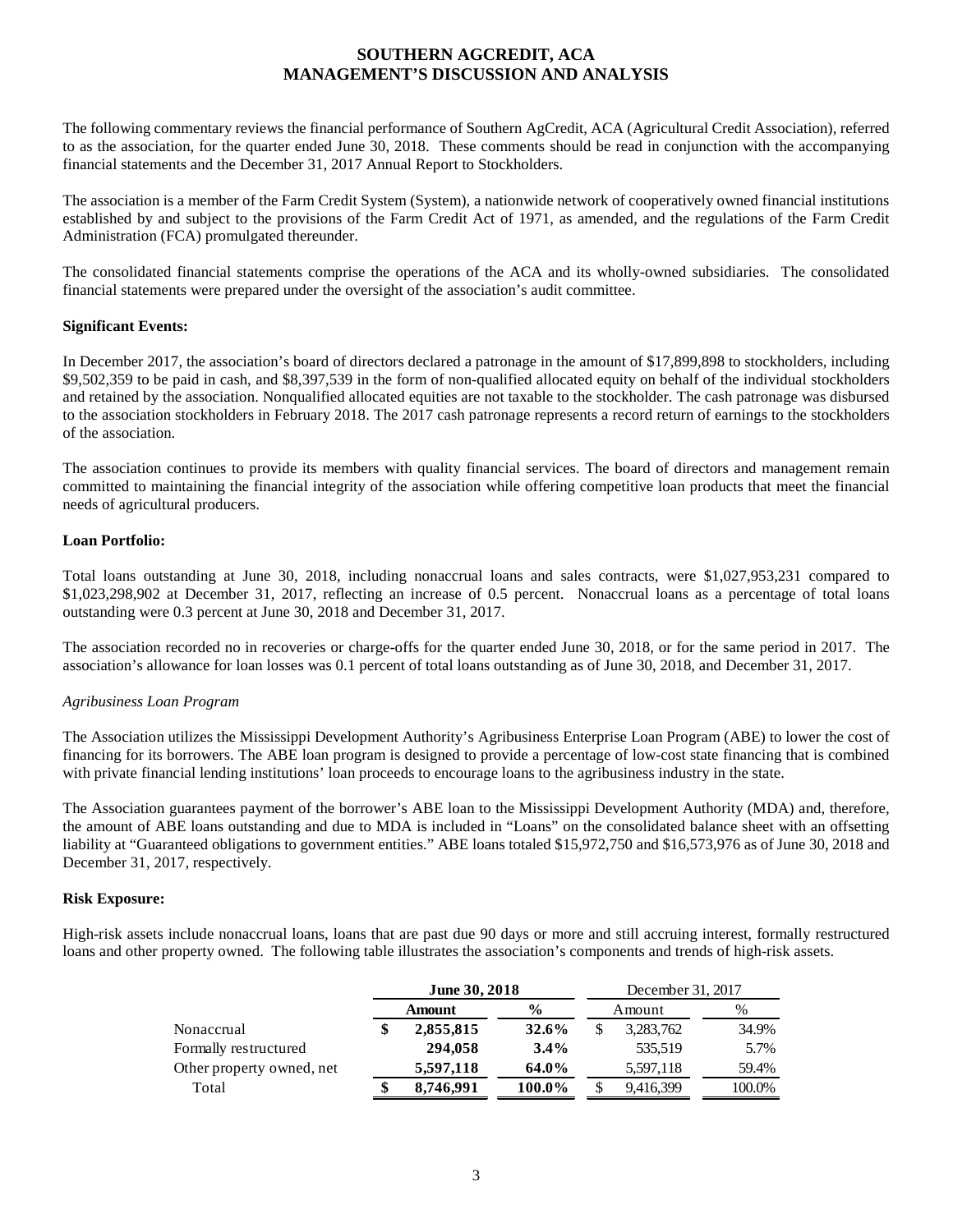The balance of nonaccrual volume as of June 30, 2018 is primarily secured by real estate with a total specific allowance of \$23,262 related to one loan. The decrease in nonaccrual volume since the prior year end is primarily related to loans to one borrower with a loan balance of \$1,141,089 which paid off in the first quarter of 2018.

The balance of other property owned as of June 30, 2018 is primarily related to the foreclosure of a large complex of loans to a group of borrowers originated in 2006, and recognized as nonperforming in the first quarter of 2008. Upon completion of the foreclosure, the association recognized an increase in other property owned related to the value of the acquired collateral from these loans of \$11,145,692, and \$8,563,039, as received in years 2010 and 2011, respectively. Subsequent decreases in value include property liquidations and market value adjustments.

### **Investments:**

During the first quarter of 2010, the association exchanged \$35,192,440 of mortgage loans that previously were covered under a longterm standby commitment to purchase agreement with Federal Agricultural Mortgage Corporation (Farmer Mac) for a Farmer Mac guaranteed agricultural mortgage-backed security. No gain or loss was recognized in the financial statements upon completion of the exchange transaction. The association continues to service the loans included in this transaction. These investments in guaranteed securities, with a remaining balance of \$6,252,360, are included in this report's Consolidated Balance Sheet as investments – held-tomaturity.

#### **Results of Operations:**

The association had net income of \$5,040,189 and \$10,444,026 for the three and six months ended June 30, 2018, as compared to net income of \$4,594,047 and \$9,040,102 for the same period in 2017, reflecting an increase of 9.7 and 15.5 percent primarily due to a refund from the Farm Credit System Insurance Corp (FCSIC). Net interest income was \$6,552,194 and \$13,159,633 for the three and six months ended June 30, 2018, compared to \$6,392,313 and \$12,672,315 for the same period in 2017.

|                               | Six months ended:    |                  |          |               |    |            |  |
|-------------------------------|----------------------|------------------|----------|---------------|----|------------|--|
|                               | <b>June 30,</b>      |                  | June 30, |               |    |            |  |
|                               | 2018                 |                  | 2017     |               |    |            |  |
|                               | Average              |                  |          | Average       |    |            |  |
|                               | <b>Balance</b>       | <b>Interest</b>  |          | Balance       |    | Interest   |  |
| Loans                         | \$1,021,744,834      | \$<br>24,026,792 | \$       | 976,262,050   | \$ | 21,578,713 |  |
| Investments                   | 6,372,200            | 146,626          |          | 8,286,816     |    | 175,227    |  |
| Total interest-earning assets | 1,028,117,034        | 24,173,418       |          | 984,548,866   |    | 21,753,940 |  |
| Interest-bearing liabilities  | 882,667,554          | 11,013,785       |          | 850,905,791   |    | 9,081,625  |  |
| Impact of capital             | \$<br>145,449,480    |                  | \$       | 133,643,075   |    |            |  |
| Net interest income           |                      | 13,159,633<br>\$ |          |               | S  | 12,672,315 |  |
|                               |                      |                  |          |               |    |            |  |
|                               | 2018                 |                  |          | 2017          |    |            |  |
|                               | <b>Average Yield</b> |                  |          | Average Yield |    |            |  |
| Yield on loans                | 4.74%                |                  |          | 4.46%         |    |            |  |
| Yield on investments          | 4.64%                |                  | 4.26%    |               |    |            |  |
| Total yield on interest-      |                      |                  |          |               |    |            |  |
| earning assets                | 4.74%                |                  |          | 4.46%         |    |            |  |
| Cost of interest-bearing      |                      |                  |          |               |    |            |  |
| liabilities                   | $2.52\%$             |                  |          | 2.15%         |    |            |  |
| Interest rate spread          | 2.22%                |                  |          | 2.31%         |    |            |  |
| Net interest income as a      |                      |                  |          |               |    |            |  |
| percentage of average         |                      |                  |          |               |    |            |  |
| earning assets                | 2.58%                |                  |          | 2.60%         |    |            |  |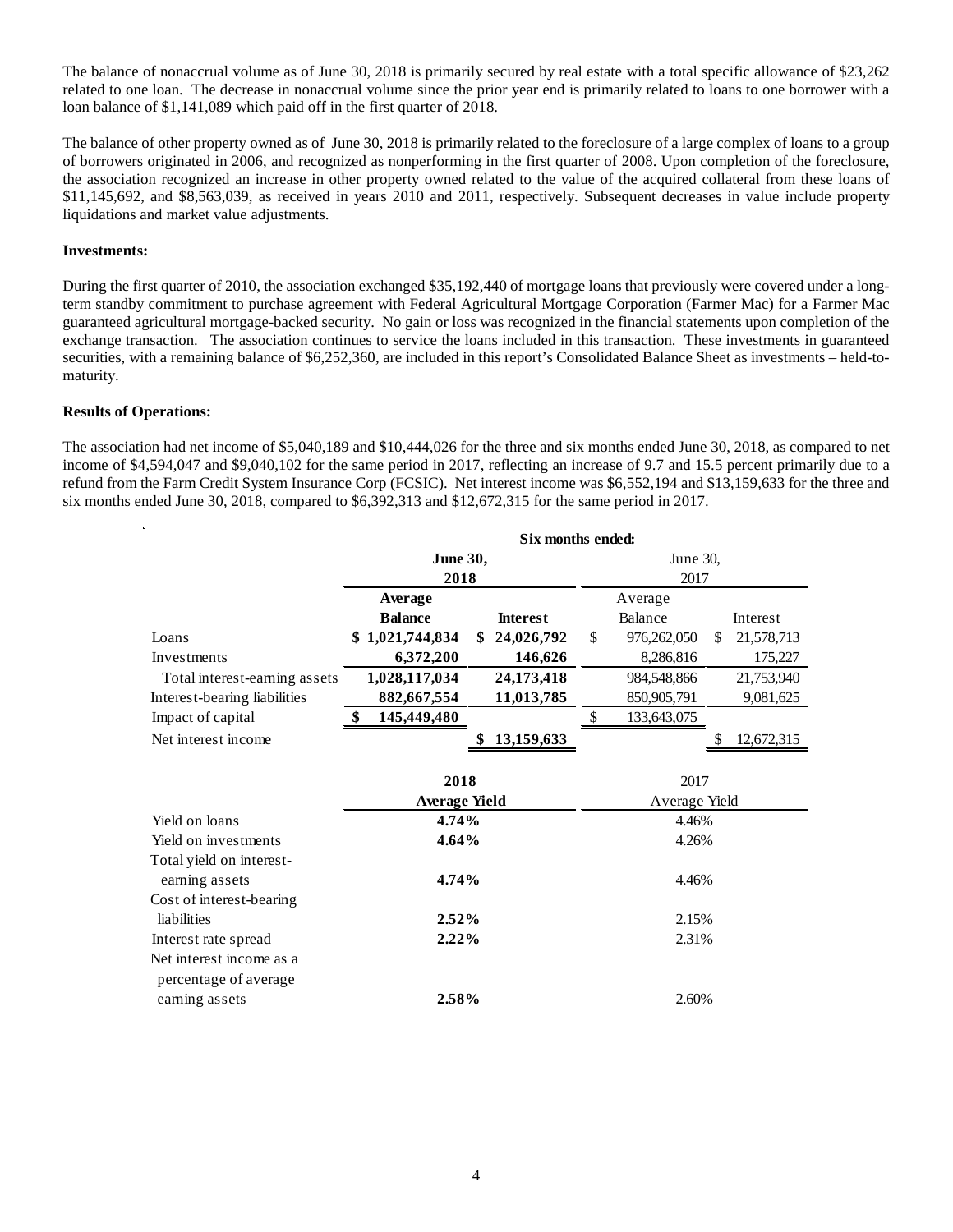|                               | Three months ended:<br>June 30, 2018 vs. June 30, 2017 |           |  |                            |  |              |  |
|-------------------------------|--------------------------------------------------------|-----------|--|----------------------------|--|--------------|--|
|                               |                                                        |           |  | Increase (decrease) due to |  |              |  |
|                               |                                                        | Volume    |  | Rate                       |  | <b>Total</b> |  |
| Interest income - loans       |                                                        | 1,005,321 |  | \$1,442,758                |  | \$2,448,079  |  |
| Interest income - investments |                                                        | (40, 485) |  | 11,884                     |  | (28,601)     |  |
| Total interest income         |                                                        | 964,836   |  | 1,454,642                  |  | 2,419,478    |  |
| Interest expense              |                                                        | 338,995   |  | 1,593,165                  |  | 1,932,160    |  |
| Net interest income           |                                                        | 625,841   |  | (138, 523)                 |  | 487,318      |  |

Interest income for the three and six months ended June 30, 2018, increased by \$1,146,862 and \$2,419,478, or 10.3 and 11.1 percent respectively, from the same period of 2017, primarily due to increase in earning assets and a marginal increase in loan yield. Interest expense for the three and six months ended June 30, 2018, increased by \$159,811 and \$487,318, or 2.5 and 3.9 percent, from the same period of 2017 due to an increase in interest-bearing liabilities, with a relative increase in rates on interest bearing liabilities. Average loan volume for the second quarter of 2018 was \$1,021,744,834, compared to \$976,262,050 in the second quarter of 2017. The average net interest rate spread on the loan portfolio for the second quarter of 2018 was 2.22 percent, compared to 2.31 percent in the second quarter of 2017.

The association's return on average assets for the six months ended June 30, 2018, was 1.97 percent compared to 1.78 percent for the same period in 2017. The association's return on average equity for the six months ended June 30, 2018, was 13.34 percent, compared to 12.26 percent for the same period in 2017.

## **Liquidity and Funding Sources:**

The association secures the majority of its lendable funds from the Farm Credit Bank of Texas (the bank), which obtains its funds through the issuance of System-wide obligations and with lendable equity. The following schedule summarizes the association's borrowings.

|                                  | <b>June 30,</b>   | December 31. |               |  |  |
|----------------------------------|-------------------|--------------|---------------|--|--|
|                                  | 2018              |              | 2017          |  |  |
| Note payable to the bank         | \$<br>888,086,846 | \$           | 881,449,875   |  |  |
| Accrued interest on note payable | 1.904.585         |              | 1,755,661     |  |  |
| Total                            | 889,991,431       |              | 883, 205, 536 |  |  |

The association operates under a general financing agreement (GFA) with the bank. The current GFA is effective through September 30, 2020. The primary source of liquidity and funding for the association is a direct loan from the bank. The outstanding balance of \$888,086,846 as of June 30, 2018, is recorded as a liability on the association's balance sheet. The note carried a weighted average interest rate of 2.60 percent at June 30, 2018. The indebtedness is collateralized by a pledge of substantially all of the association's assets to the bank and is governed by the general financing agreement. The increase in note payable to the bank and related accrued interest payable since December 31, 2017, is due to the association's increase in association's loan growth. The association's own funds, which represent the amount of the association's loan portfolio funded by the association's equity, were \$126,206,102 at June 30, 2018. The maximum amount the association may borrow from the bank as of June 30, 2018, was \$1,019,296,669 as defined by the general financing agreement. The indebtedness continues in effect until the expiration date of the general financing agreement, which is September 30, 2020, unless sooner terminated by the bank upon the occurrence of an event of default, or by the association, in the event of a breach of this agreement by the bank, upon giving the bank 30 calendar days' prior written notice, or in all other circumstances, upon giving the bank 120 days' prior written notice.

#### **Capital Resources:**

The association's capital position increased by \$10,477,564 at June 30, 2018, compared to December 31, 2017. The association's debt as a percentage of members' equity was 5.62:1 as of June 30, 2018, compared to 6.05:1 as of December 31, 2017.

Farm Credit Administration regulations require us to maintain minimums for various regulatory capital ratios. New regulations became effective January 1, 2017, which replaced the previously required core surplus and total surplus ratios with common equity tier 1, tier 1 capital, and total capital risk-based capital ratios. The new regulations also added tier 1 leverage and unallocated retained earnings and equivalents (UREE) ratios. The permanent capital ratio continues to remain in effect, with some modifications to align with the new regulations. As of March 31, 2018, the association exceeded all regulatory capital requirements. See Note 4 to the consolidated financial statements for required disclosures regarding regulatory capital ratios.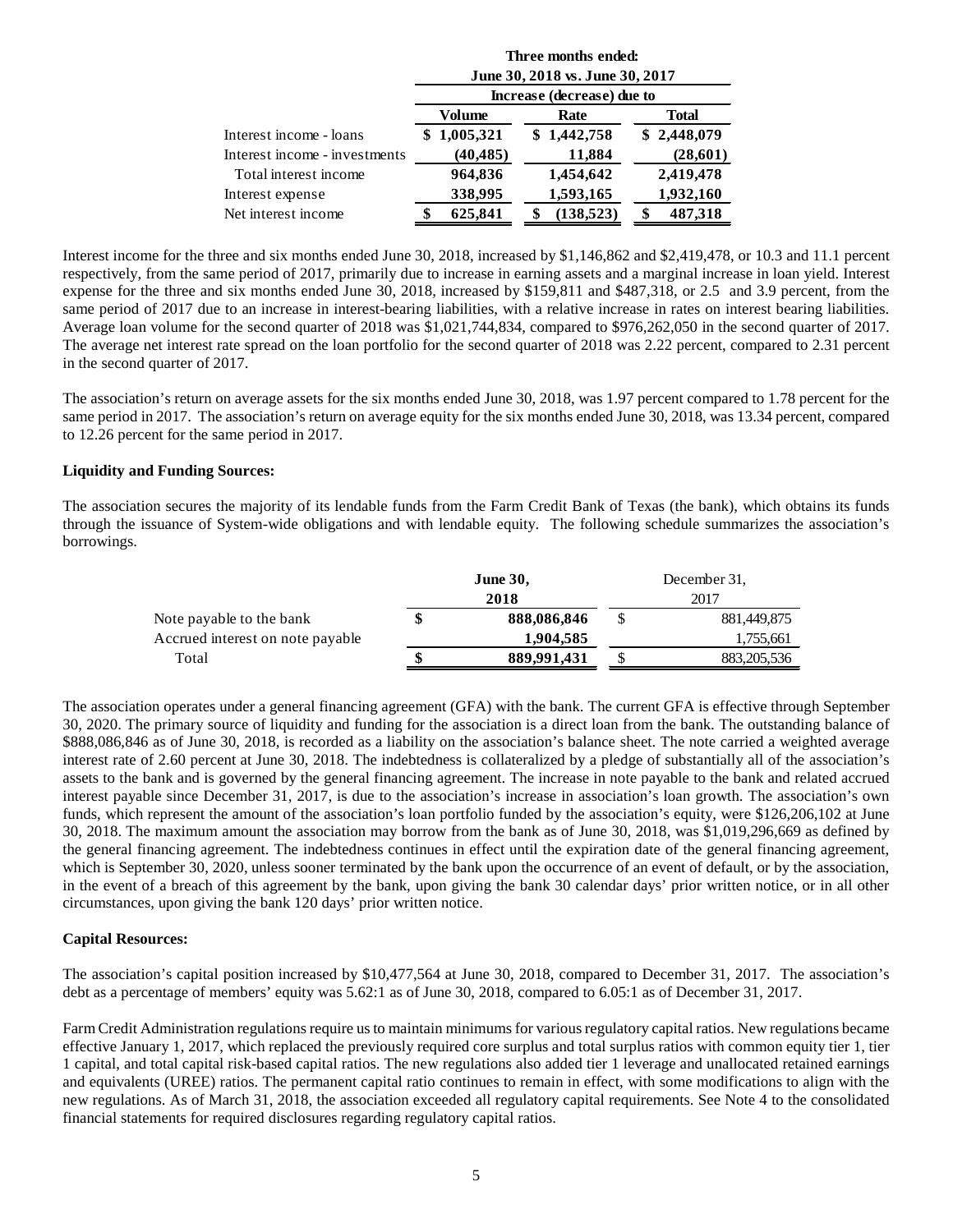### **Significant Recent Accounting Pronouncements:**

Information regarding significant recent accounting pronouncements, required to be disclosed, is incorporated herein by reference to Note 1 to the consolidated financial statements, "Organization and Significant Accounting Policies," included in this quarterly report.

## **Relationship With the Farm Credit Bank of Texas:**

The association's financial condition may be impacted by factors that affect the bank. The financial condition and results of operations of the bank may materially affect the stockholder's investment in the association. The Management's Discussion and Analysis and Notes to Financial Statements contained in the 2017 Annual Report of Association New Model more fully describe the association's relationship with the bank.

The Texas Farm Credit District's (district) annual and quarterly stockholder reports, as well as those of the bank, are available free of charge, upon request. These reports can be obtained by writing to Farm Credit Bank of Texas, The Ag Agency, P.O. Box 202590, Austin, Texas 78720, or by calling (512) 483-9204. Copies of the district's quarterly and annual stockholder reports also can be requested by e-mail at *fcb@farmcreditbank.com*[.](mailto:ktankersley@farmcreditbank.com) The annual and quarterly stockholder reports for the bank and the district are also available on its website at *www.farmcreditbank.com.*

The association's quarterly stockholder reports are also available free of charge, upon request. These reports can be obtained by writing to Southern AgCredit, ACA, 402 West Parkway Place, Ridgeland, MS 39157 or calling 601-499-2820. The annual and quarterly stockholder reports for the association are also available on its website at *www.southernagcredit.com.* Copies of the association's quarterly stockholder reports can also be requested by e-mailing *dlsouthernagcreditadmin@farmcreditbank.com.*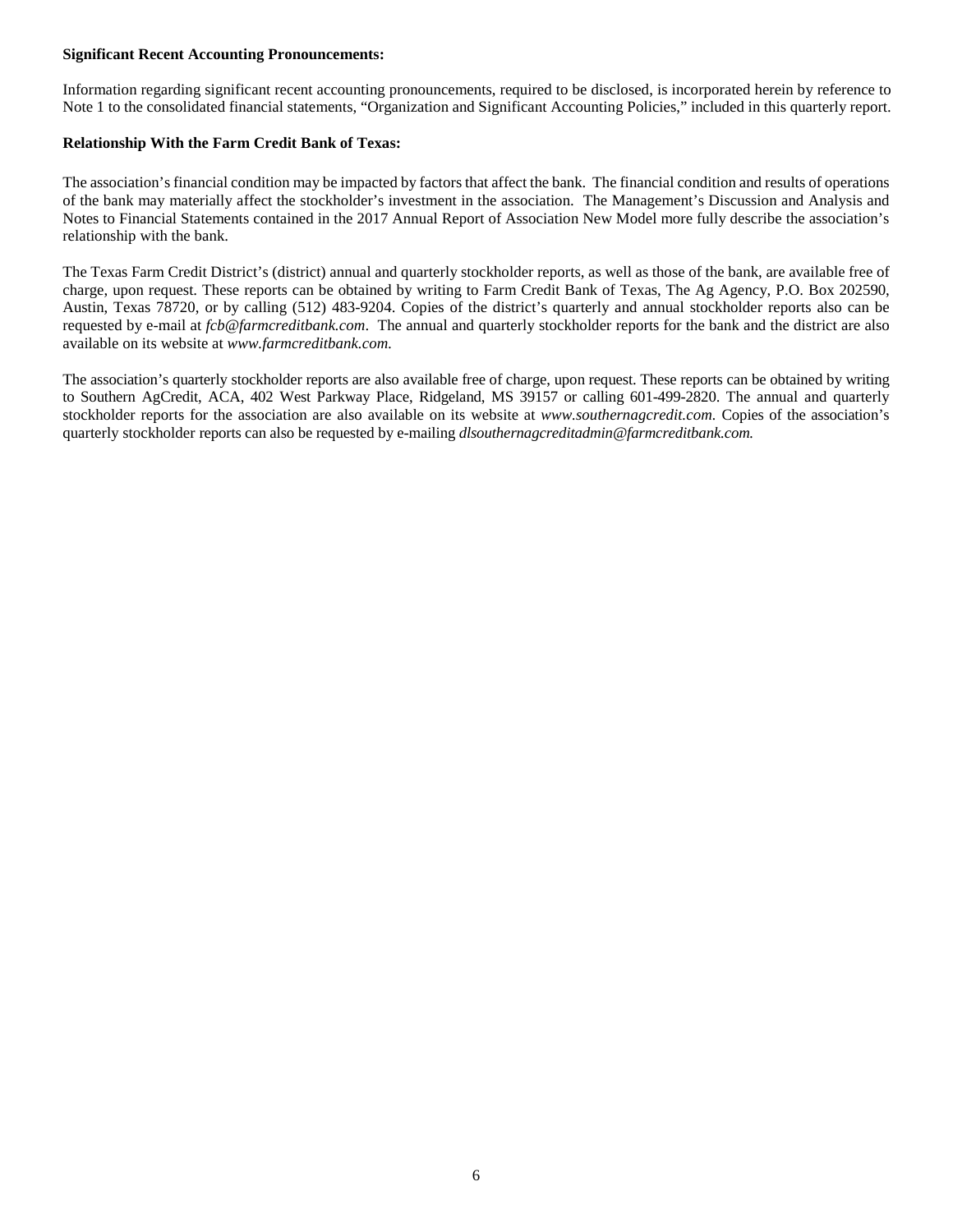# **SOUTHERN AGCREDIT, ACA**

# **CONSOLIDATED BALANCE SHEET**

|                                               |      | June 30,      |      |               |  |
|-----------------------------------------------|------|---------------|------|---------------|--|
|                                               | 2018 |               |      | December 31,  |  |
|                                               |      | (unaudited)   | 2017 |               |  |
| <b>ASSETS</b>                                 |      |               |      |               |  |
| Cash                                          | \$   | 9,844         | \$   | 26,739        |  |
| Investments                                   |      | 6,252,360     |      | 6,674,806     |  |
| Loans                                         |      | 1,027,953,231 |      | 1,023,298,902 |  |
| Less: allowance for loan losses               |      | 1,043,479     |      | 892,741       |  |
| Net loans                                     |      | 1,026,909,752 |      | 1,022,406,161 |  |
| Accrued interest receivable                   |      |               |      |               |  |
| Loans                                         |      | 8,646,768     |      | 8,243,141     |  |
| Investments                                   |      | 75,060        |      | 119,684       |  |
| Investment in and receivable from the Farm    |      |               |      |               |  |
| Credit Bank of Texas:                         |      |               |      |               |  |
| Capital stock                                 |      | 17,142,040    |      | 17,142,040    |  |
| Other                                         |      | 2,628,543     |      | 2,870,529     |  |
| Other property owned, net                     |      | 5,597,118     |      | 5,597,118     |  |
| Premises and equipment, net                   |      | 6,004,535     |      | 5,963,610     |  |
| Other assets                                  |      | 897,688       |      | 825,099       |  |
| Total assets                                  | \$   | 1,074,163,708 | \$   | 1,069,868,927 |  |
| <b>LIABILITIES</b>                            |      |               |      |               |  |
| Note payable to the Farm Credit Bank of Texas | \$   | 888,086,846   | \$   | 881,449,875   |  |
| Guaranteed obligations to government entities |      | 15,972,750    |      | 16,573,976    |  |
| Advance conditional payments                  |      | 43            |      | 78,653        |  |
| Accrued interest payable                      |      | 1,904,585     |      | 1,755,661     |  |
| Drafts outstanding                            |      | 176,490       |      | 586,124       |  |
| Patronage payable                             |      |               |      | 9,502,359     |  |
| Other liabilities                             |      | 5,883,785     |      | 8,260,634     |  |
| <b>Total liabilities</b>                      |      | 912,024,499   |      | 918, 207, 282 |  |
|                                               |      |               |      |               |  |
| <b>MEMBERS' EOUTY</b>                         |      |               |      |               |  |
| Capital stock and participation certificates  |      | 4,296,175     |      | 4,255,070     |  |
| Additional paid-in capital                    |      | 10,238,891    |      | 10,238,891    |  |
| Allocated retained earnings                   |      |               |      |               |  |
| Unallocated retained earnings                 |      | 148,160,155   |      | 137,716,130   |  |
| Accumulated other comprehensive income (loss) |      | (556, 012)    |      | (548, 446)    |  |
| Total members' equity                         |      | 162,139,209   |      | 151,661,645   |  |
| Total liabilities and members' equity         | \$   | 1,074,163,708 | \$   | 1,069,868,927 |  |

The accompanying notes are an integral part of these combined financial statements.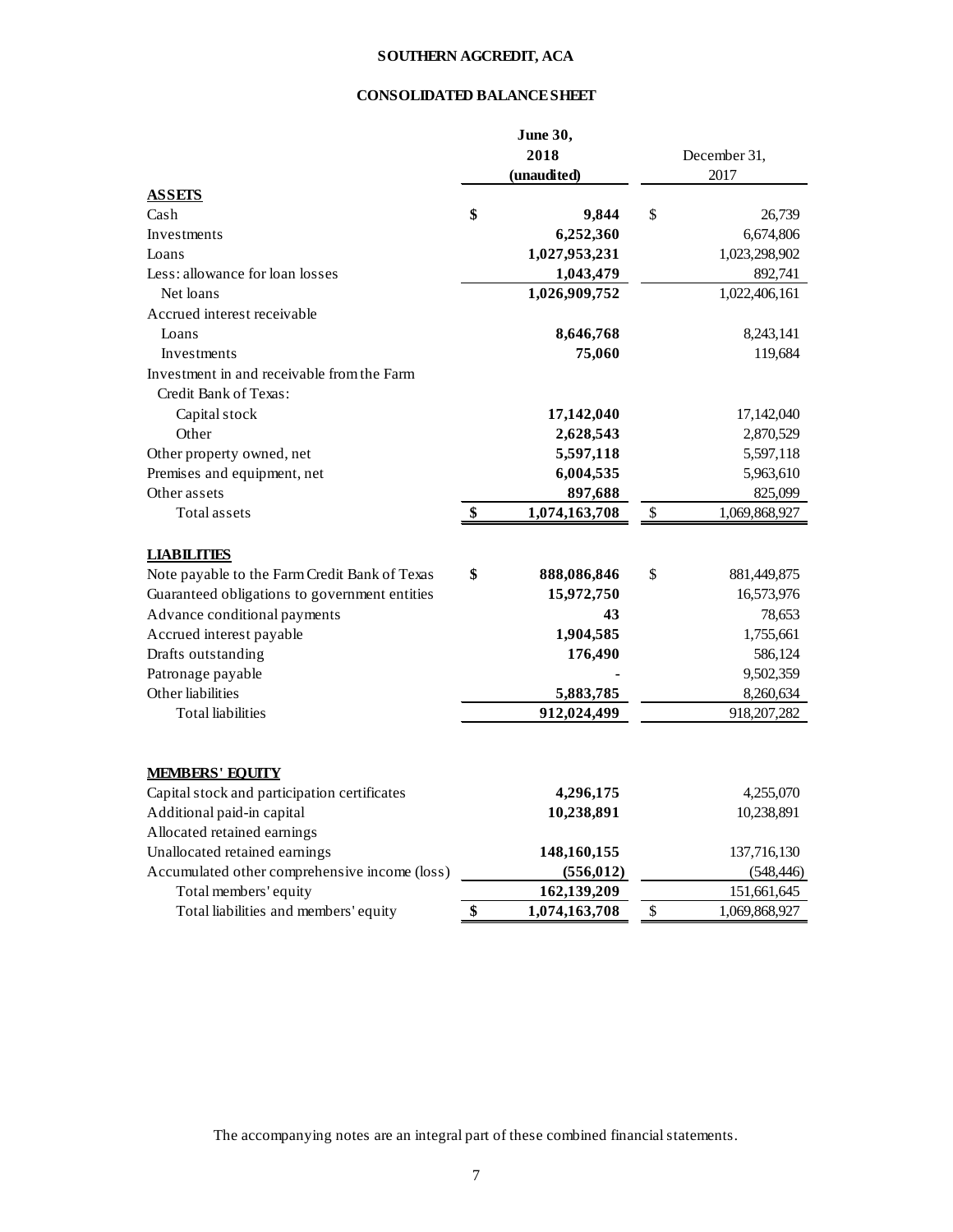## **SOUTHERN AGCREDIT, ACA**

# **CONSOLIDATED STATEMENTS OF COMPREHENSIVE INCOME**

(unaudited)

|                                                                         | <b>Quarter Ended</b> |                 |              | six months ended |    |                 |      |            |
|-------------------------------------------------------------------------|----------------------|-----------------|--------------|------------------|----|-----------------|------|------------|
|                                                                         |                      | <b>June 30,</b> |              |                  |    | <b>June 30,</b> |      |            |
|                                                                         |                      | 2018            |              | 2017             |    | 2018            |      | 2017       |
| <b>INTEREST INCOME</b>                                                  |                      |                 |              |                  |    |                 |      |            |
| Loans                                                                   | \$                   | 12,171,455      | \$           | 11,025,746       | \$ | 24,026,792      | \$   | 21,578,713 |
| Investments                                                             |                      | 73,886          |              | 72,733           |    | 146,626         |      | 175,227    |
| Total interest income                                                   |                      | 12,245,341      |              | 11,098,479       |    | 24,173,418      |      | 21,753,940 |
| <b>INTEREST EXPENSE</b>                                                 |                      |                 |              |                  |    |                 |      |            |
| Note payable to the Farm Credit Bank of Texas                           |                      | 5,693,033       |              | 4,705,803        |    | 11,013,338      |      | 9,080,356  |
| Advance conditional payments                                            |                      | 114             |              | 363              |    | 447             |      | 1,269      |
| Total interest expense                                                  |                      | 5,693,147       |              | 4,706,166        |    | 11,013,785      |      | 9,081,625  |
| Net interest income                                                     |                      | 6,552,194       |              | 6,392,313        |    | 13,159,633      |      | 12,672,315 |
| <b>PROVISION FOR LOAN LOSSES</b>                                        |                      | 16,401          |              | 94,586           |    | 145,439         |      | 156,061    |
| Net interest income after                                               |                      |                 |              |                  |    |                 |      |            |
| provision for loan losses                                               |                      | 6,535,793       |              | 6,297,727        |    | 13,014,194      |      | 12,516,254 |
| <b>NONINTEREST INCOME</b><br>Income from the Farm Credit Bank of Texas: |                      |                 |              |                  |    |                 |      |            |
| Patronage income                                                        |                      | 930,022         |              | 801,840          |    | 1,851,475       |      | 1,595,631  |
| Loan fees                                                               |                      | 133,183         |              | 107,311          |    | 209,704         |      | 158,144    |
| Refunds from Farm Credit System<br><b>Insurance Corporation</b>         |                      |                 |              |                  |    |                 |      |            |
| Financially related services income                                     |                      | 176             |              | 1,959            |    | 351             |      | 2,138      |
| Gain (loss) on other property owned, net                                |                      | (223)           |              | 35,532           |    | (14,060)        |      | 118,903    |
| Gain (loss) on sale of premises and equipment, net                      |                      | (943)           |              | 5,428            |    | (943)           |      | 6,124      |
| Other noninterest income                                                |                      | 907             |              | 1                |    | 526,168         |      | 69,827     |
| Total noninterest income                                                |                      | 1,063,122       |              | 952,071          |    | 2,572,695       |      | 1,950,767  |
| <b>NONINTEREST EXPENSES</b>                                             |                      |                 |              |                  |    |                 |      |            |
| Salaries and employee benefits                                          |                      | 1,296,351       |              | 1,221,035        |    | 2,603,511       |      | 2,547,975  |
| Occupancy and equipment                                                 |                      | 127,717         |              | 126,630          |    | 312,046         |      | 300,497    |
| Insurance Fund premiums                                                 |                      | 168,827         |              | 273,288          |    | 336,132         |      | 543,141    |
| Other components of net periodic postretirement                         |                      |                 |              |                  |    |                 |      |            |
| benefit cost                                                            |                      | 48,095          |              | 63,844           |    | 96,190          |      | 110,704    |
| Other noninterest expense                                               |                      | 917,736         |              | 970,954          |    | 1,794,984       |      | 1,924,602  |
| Total noninterest expenses                                              |                      | 2,558,726       |              | 2,655,751        |    | 5,142,863       |      | 5,426,919  |
| Income before income taxes                                              |                      | 5,040,189       |              | 4,594,047        |    | 10,444,026      |      | 9,040,102  |
| <b>NET INCOME</b>                                                       |                      | 5,040,189       |              | 4,594,047        |    | 10,444,026      |      | 9,040,102  |
| Other comprehensive income:                                             |                      |                 |              |                  |    |                 |      |            |
| Change in postretirement benefit plans                                  |                      | (3,783)         |              | (11, 364)        |    | (7, 566)        |      | (22, 728)  |
| Other comprehensive income, net of tax                                  |                      | (3,783)         |              | (11, 364)        |    | (7, 566)        |      | (22, 728)  |
| <b>COMPREHENSIVE INCOME</b>                                             | \$                   | 5,036,406       | $\mathbb{S}$ | 4,582,683        | \$ | 10,436,460      | $\$$ | 9,017,374  |

The accompanying notes are an integral part of these combined financial statements.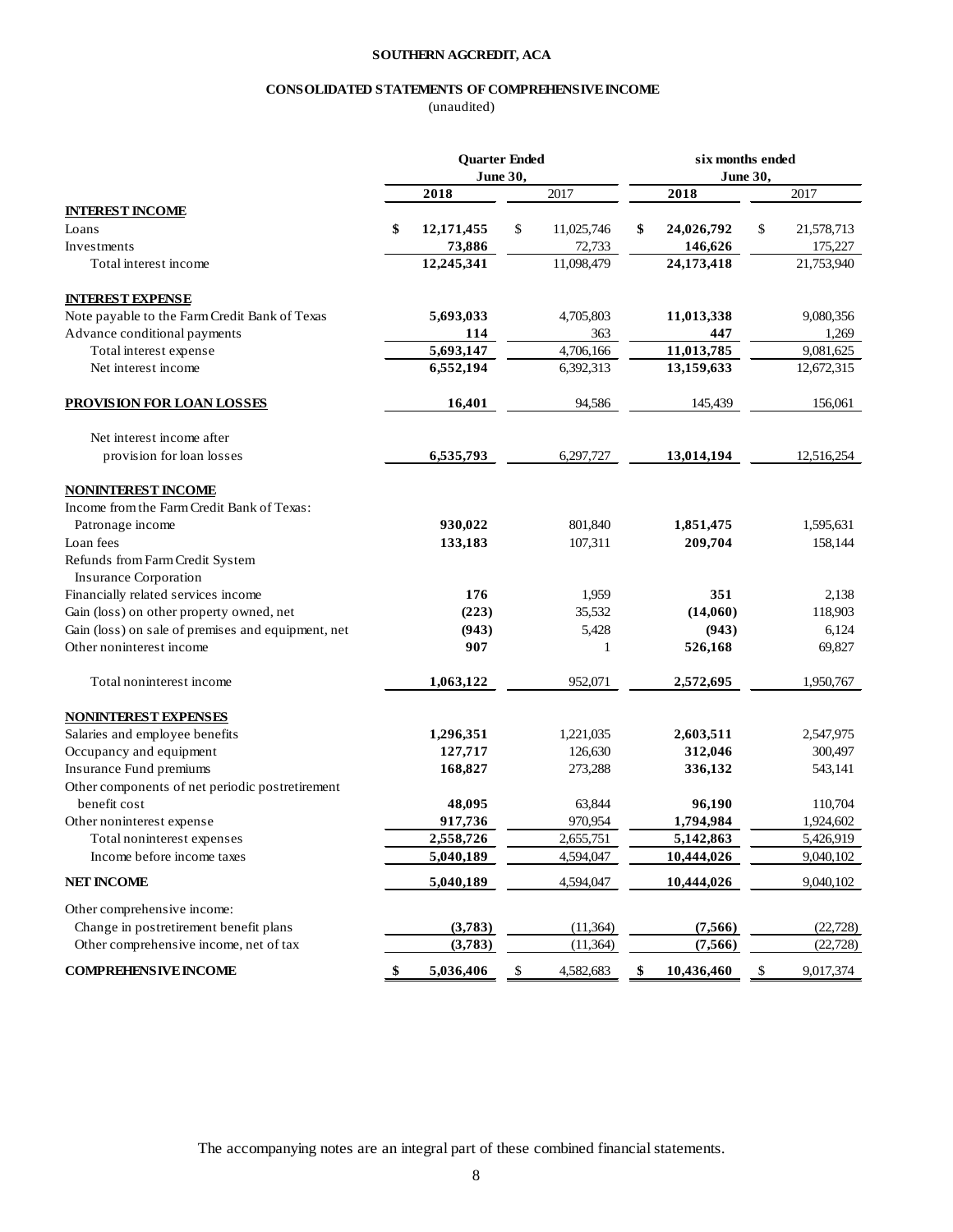## **SOUTHERN AGCREDIT, ACA**

# **CONSOLIDATED STATEMENT OF CHANGES IN MEMBERS' EQUITY**

(unaudited)

|                                                                                                                                            | Capital Stock/<br>Participation<br><b>Certificates</b> |    | <b>Additional</b><br>Paid-in-Capital | <b>Retained Earnings</b><br><b>Unallocated</b> | Accumulated<br><b>Other</b><br>Comprehensive<br>Income (Loss) | <b>Total</b><br>Members'<br>Equity         |
|--------------------------------------------------------------------------------------------------------------------------------------------|--------------------------------------------------------|----|--------------------------------------|------------------------------------------------|---------------------------------------------------------------|--------------------------------------------|
| Balance at December 31, 2016<br>Comprehensive income                                                                                       | \$<br>4,107,855                                        | \$ | 10,238,891                           | \$<br>129, 181, 915<br>9,040,102               | \$<br>(140, 142)<br>(22, 728)                                 | \$<br>143,388,519<br>9,017,374             |
| Capital stock/participation certificates<br>and allocated retained earnings issued                                                         | 379,620                                                |    |                                      |                                                |                                                               | 379,620                                    |
| Capital stock/participation certificates<br>and allocated retained earnings retired<br>Balance at June 30, 2017                            | (279,005)<br>4,208,470                                 | S  | 10,238,891                           | \$<br>138,222,017                              | \$<br>(162, 870)                                              | (279,005)<br>152,506,508                   |
|                                                                                                                                            |                                                        |    |                                      |                                                |                                                               |                                            |
| Balance at December 31, 2017<br>Comprehensive income<br>Capital stock/participation certificates<br>and allocated retained earnings issued | \$<br>4,255,070<br>316,600                             | \$ | 10,238,891                           | \$<br>137,716,130<br>10,444,026                | \$<br>(548, 446)<br>(7,566)                                   | \$<br>151,661,645<br>10,436,460<br>316,600 |
| Capital stock/participation certificates<br>and allocated retained earnings retired                                                        | (275, 496)                                             |    |                                      |                                                |                                                               | (275, 496)                                 |
| Balance at June 30, 2018                                                                                                                   | 4,296,174                                              |    | 10,238,891                           | 148,160,156                                    | (556, 012)                                                    | 162,139,209                                |

The accompanying notes are an integral part of these combined financial statements.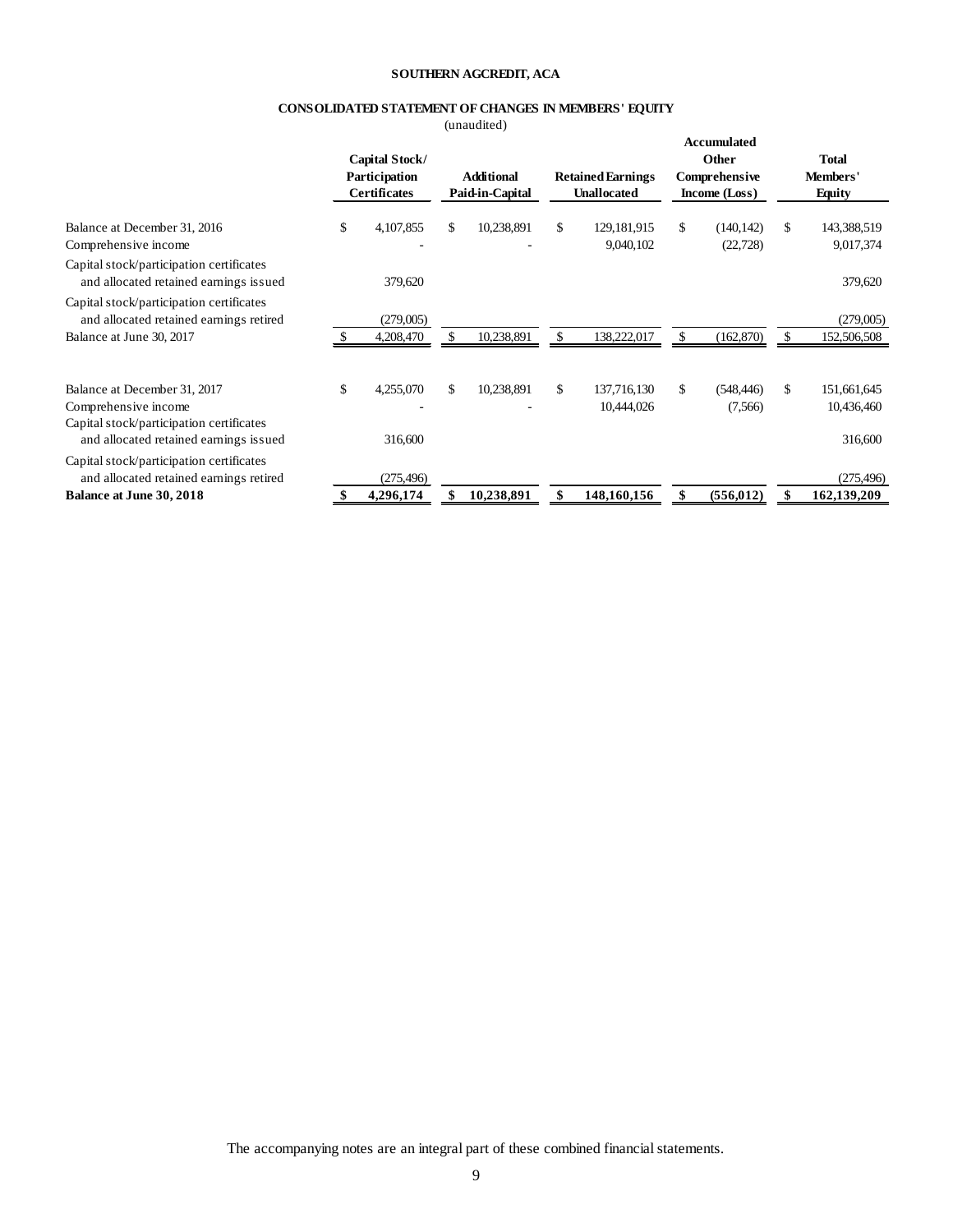## **SOUTHERN AGCREDIT, ACA NOTES TO THE CONSOLIDATED FINANCIAL STATEMENTS** (UNAUDITED)

# **NOTE 1 — ORGANIZATION AND SIGNIFICANT ACCOUNTING POLICIES:**

Southern AgCredit, ACA, including its wholly-owned subsidiaries, Southern AgCredit, PCA and Southern AgCredit, FLCA (collectively called "the association"), is a member-owned cooperative which provides credit and credit-related services to, or for the benefit of, eligible borrowers/stockholders for qualified agricultural purposes in the counties of Adams, Amite, Carroll, Claiborne, Clarke, Copiah, Covington, Forrest, Franklin, George, Greene, Grenada, Hancock, Harrison, Hinds, Holmes, Humphreys, Issaquena, Jackson, Jasper, Jefferson, Jefferson Davis, Jones, Kemper, Lamar, Lauderdale, Lawrence, Leake, Leflore, Lincoln, Madison, Marion, Montgomery, Neshoba, Newton, Pearl River, Perry, Pike, Rankin, Scott, Sharkey, Simpson, Smith, Stone, Walthall, Warren, Washington, Wayne, Wilkinson and Yazoo in the state of Mississippi, as well as the parishes of Bienville, Bossier, Caddo, Claiborne, DeSoto, Jackson, Lincoln, Ouachita (west of Ouachita River), Red River, Union and Webster in the state of Louisiana. In addition, the association is the single owner of Parkway Place Investments, LLC, which was organized for the purpose of holding and managing foreclosed property for which the assets, liabilities and results of operation have been consolidated in the association's financial statements. The association is a lending institution of the Farm Credit System (the System), which was established by Acts of Congress to meet the needs of American agriculture.

The accompanying unaudited financial statements have been prepared in accordance with accounting principles generally accepted in the U.S. (GAAP) for interim financial information. Accordingly, they do not include all of the disclosures required by GAAP for annual financial statements and should be read in conjunction with the audited financial statements as of and for the year ended December 31, 2017, as contained in the 2017 Annual Report to Stockholders.

In the opinion of management, the accompanying consolidated financial statements contain all adjustments necessary for a fair presentation of the interim financial condition and results of operations and conform with generally accepted accounting principles (GAAP), except for the inclusion of a statement of cash flows. GAAP require a business enterprise that provides a set of financial statements reporting both financial position and results of operations to also provide a statement of cash flows for each period for which results of operations are provided. In regulations issued by FCA, associations have the option to exclude statements of cash flows in interim financial statements. Therefore, the association has elected not to include a statement of cash flows in these consolidated financial statements. These interim financial statements should be read in conjunction with the audited financial statements as of and for the year ended December 31, 2017, as contained in the 2017 Annual Report to Stockholders. The preparation of financial statements in accordance with GAAP requires management to make estimates and assumptions that affect the amounts reported in the financial statements and accompanying notes. Actual results could differ from those estimates. The results of operations for interim periods are not necessarily indicative of the results to be expected for the full year ending December 31, 2017. Descriptions of the significant accounting policies are included in the 2017 Annual Report to Stockholders. In the opinion of management, these policies and the presentation of the interim financial condition and results of operations conform with GAAP and prevailing practices within the banking industry.

In February 2018, the Financial Accounting Standards Board (FASB) issued guidance entitled "Income Statement — Reporting Comprehensive Income — Reclassification of Certain Tax Effects from Accumulated Other Comprehensive Income." This guidance allows for the reclassification from accumulated other comprehensive income to retained earnings for stranded tax effects resulting from the recently issued tax legislation, Tax Cuts and Jobs Act (TCJA) that lowered the federal corporate tax rate from 35% to 21%. The amount of the reclassification shall include the effect of the change in the tax rate on gross deferred tax amounts and related valuation allowances at the date of enactment of the TCJA related to items remaining in accumulated other comprehensive income. The guidance becomes effective for financial statements issued for fiscal years beginning after December 15, 2018, and interim periods within those fiscal years. Early adoption is permitted. The Association is evaluating the impact of adoption on the Association's financial condition and its results of operations.

In August 2017, the Financial Accounting Standards Board (FASB) issued guidance entitled "Targeted Improvements to Accounting for Hedging Activities." The guidance better aligns an entity's risk management activities and financial reporting for hedging relationships through changes to both the designation and measurement guidance for qualifying hedging relationships and the presentation of hedge results. The amendments in this guidance require an entity to present the earnings effect of the hedging instrument in the same income statement line item in which the earnings effect of the hedged item is reported. This guidance also addresses the timing of effectiveness testing, qualitative and quantitative effectiveness testing and components that can be excluded from effectiveness testing. This guidance becomes effective for interim and annual periods beginning after December 15, 2018. The Association is evaluating the impact of adoption on the Association's financial condition and its results of operations.

In March 2017, the FASB issued guidance entitled "Improving the Presentation of Net Periodic Pension Cost and Net Periodic Postretirement Cost." The guidance requires that an employer report the service cost component in the same line item or items as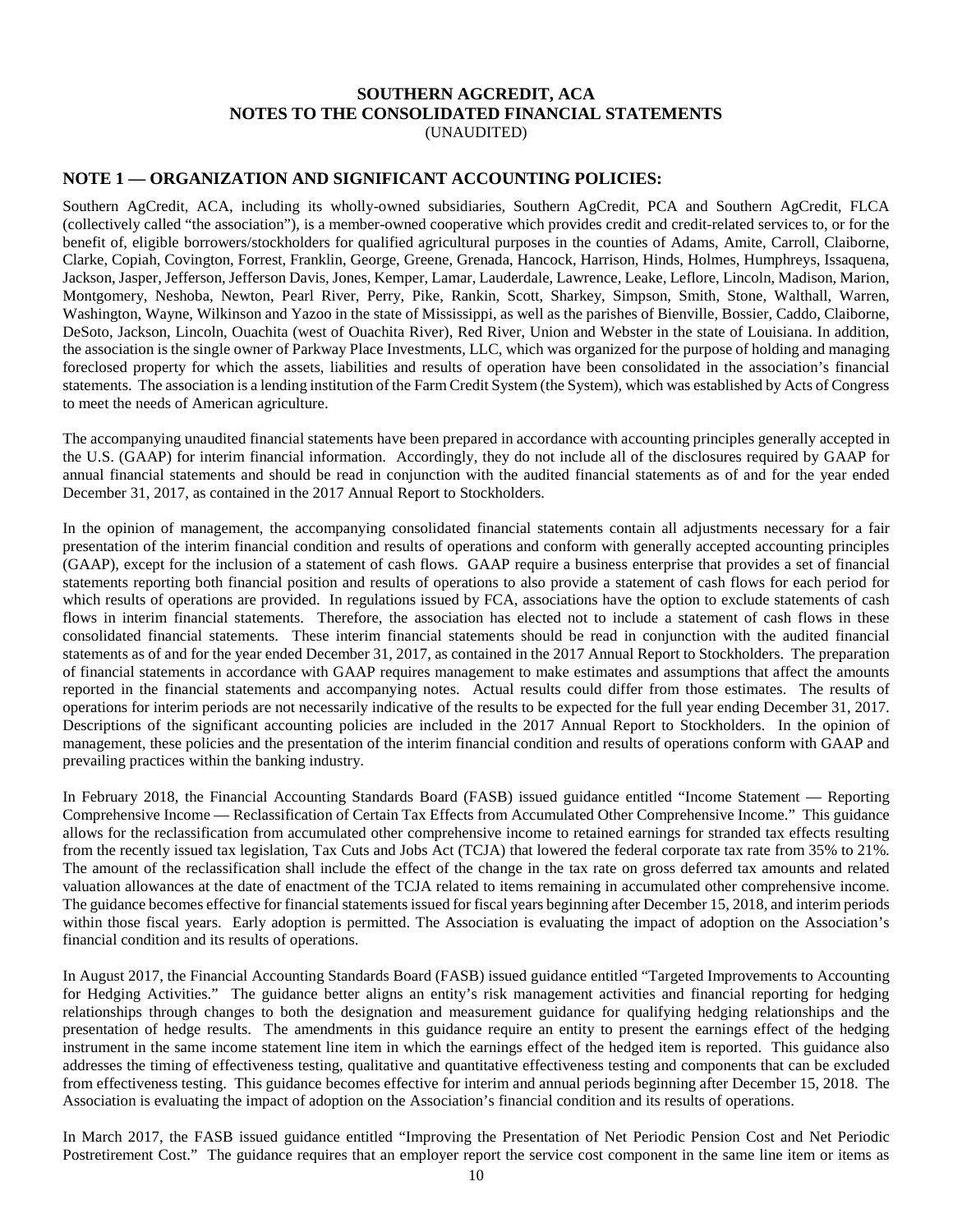other compensation costs arising from services rendered by the pertinent employees during the period. Other components are required to be presented in the income statement separately from the service cost component and outside a subtotal of income from operations, if one is presented. This guidance becomes effective for interim and annual periods beginning after December 15, 2017. The adoption of this guidance did not impact the Association's financial condition but did change the classification of certain items in the results of operations.

In August 2016, the FASB issued guidance entitled "Classification of Certain Cash Receipts and Cash Payments." The guidance addresses specific cash flow issues with the objective of reducing the diversity in the classification of these cash flows. Included in the cash flow issues are debt prepayment or debt extinguishment costs and settlement of zero-coupon debt instruments or other debt instruments with coupon interest rates that are insignificant in relation to the effective interest rate of the borrowing. This guidance becomes effective for interim and annual periods beginning after December 15, 2017. The adoption of this guidance did not impact the Association's financial condition or its results of operations but did change the classification of certain items in the statement of cash flows.

In June 2016, FASB issued guidance entitled "Measurement of Credit Losses on Financial Instruments." The guidance replaces the current incurred loss impairment methodology with a methodology that reflects expected credit losses and requires consideration of a broader range of reasonable and supportable information to inform credit loss estimates. Credit losses relating to available-for-sale securities would also be recorded through an allowance for credit losses. For public business entities that are not U.S. Securities and Exchange Commission filers this guidance becomes effective for interim and annual periods beginning after December 15, 2020, with early application permitted. The Association is evaluating the impact of adoption on its financial condition and results of operations.

In February 2016, the FASB issued guidance entitled "Leases." The guidance requires the recognition by lessees of lease assets and lease liabilities on the balance sheet for the rights and obligations created by those leases. Leases with lease terms of more than 12 months are impacted by this guidance. This guidance becomes effective for interim and annual periods beginning after December 15, 2018, with early application permitted. The Association is evaluating the impact of adoption on its financial condition and results of operations.

In January 2016, the FASB issued guidance entitled "Recognition and Measurement of Financial Assets and Liabilities." This guidance affects, among other things, the presentation and disclosure requirements for financial instruments. For public entities, the guidance eliminates the requirement to disclose the methods and significant assumptions used to estimate the fair value of financial instruments carried at amortized cost. This guidance becomes effective for interim and annual periods beginning after December 15, 2017. The adoption of this guidance did not impact the Association's financial condition or its results of operations but did impact the Association's fair value disclosures.

In May 2014, the FASB issued guidance entitled, "Revenue from Contracts with Customers." The guidance governs revenue recognition from contracts with customers and requires an entity to recognize revenue to depict the transfer of promised goods or services to customers in an amount that reflects the consideration to which the entity expects to be entitled in exchange for those goods or services. Financial instruments and other contractual rights within the scope of other guidance issued by the FASB are excluded from the scope of this new revenue recognition guidance. The guidance sets forth the requirement for new and enhanced disclosures. The Association has determined that the effect of the adoption is not material to its financial condition or results of operations and will not change its current recognition practices.

The consolidated financial statements comprise the operations of the ACA and its wholly-owned subsidiaries. The preparation of these consolidated financial statements requires the use of management's estimates. The results for the quarter ended March 31, 2018, are not necessarily indicative of the results to be expected for the year ended December 31, 2017. Certain amounts in the prior period's financial statements have been reclassified to conform to current financial statement presentation.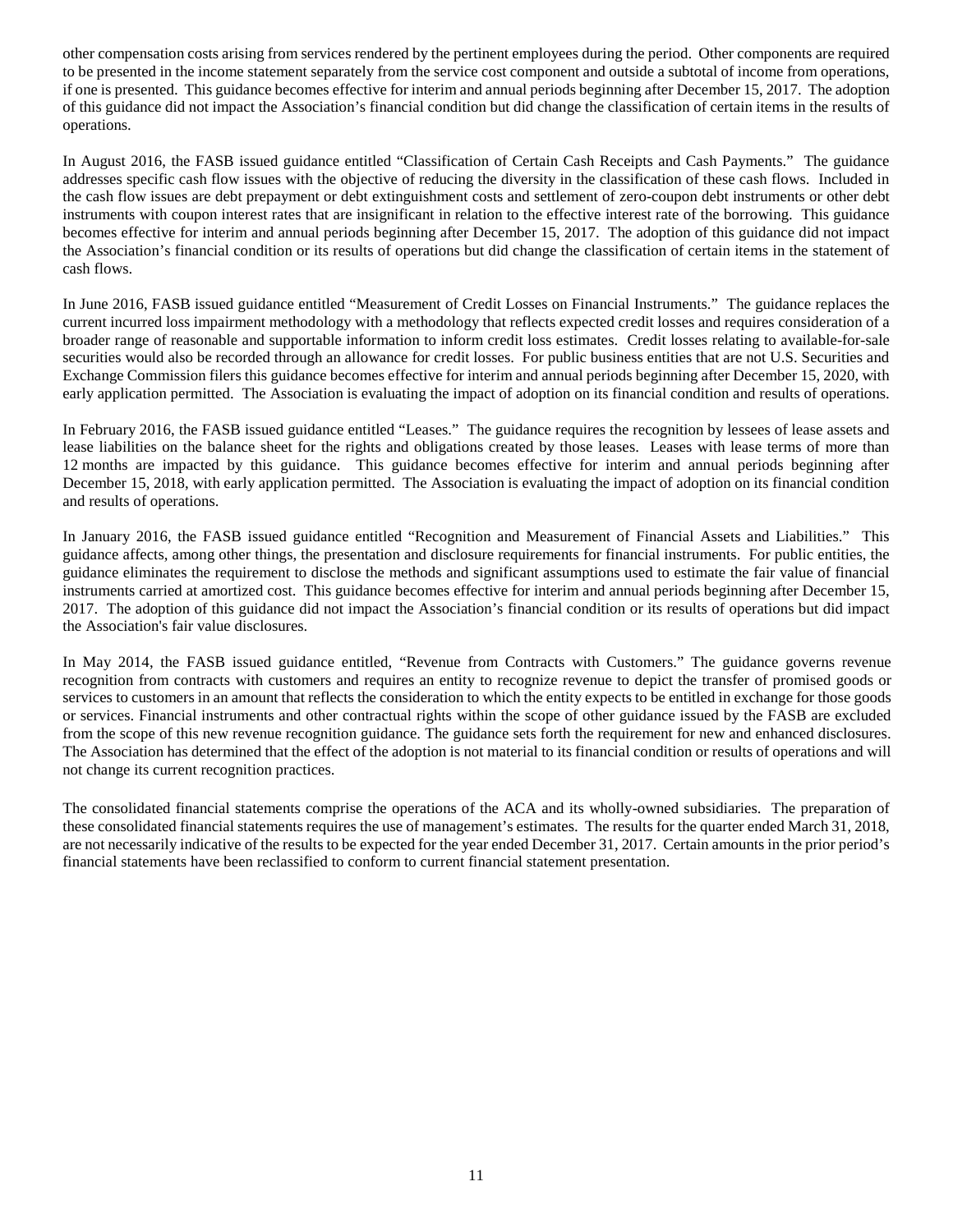# **NOTE 2 — INVESTMENTS:**

Effective in the first quarter of 2010, \$35,192,440 of agricultural mortgage loans previously covered under a long-term standby commitment to purchase agreement with the Federal Agricultural Mortgage Corporation (Farmer Mac) were securitized. No gain or loss was recognized in the financial statements upon completion of the securitization. Terms of the agreement call for a guarantee fee of 20-50 basis points to be paid to Farmer Mac, and for the association to receive a 30-basis-point fee for servicing the underlying loans.

The following is a summary of Farmer Mac agricultural mortgage-backed securities:

|                                         |                           |                                 | June 30, 2018                                      |                   |                                  |
|-----------------------------------------|---------------------------|---------------------------------|----------------------------------------------------|-------------------|----------------------------------|
|                                         | Cost                      | <b>Gross</b><br>Gains           | Gross<br>Amortized Unrealized Unrealized<br>Losses | <b>Fair Value</b> | <b>Weighted Average</b><br>Yield |
| Agricultural mortgage-backed securities | \$6,252,360               | \$<br>$\blacksquare$            | \$79,533                                           | \$6,172,827       | 4.77 %                           |
|                                         |                           | Gross                           | December 31, 2017<br>Gross                         |                   |                                  |
|                                         | <b>A</b> mortized<br>Cost | Unrealized<br>Gains             | Unrealized<br>Losses                               | Fair Value        | Weighted Average<br>Yield        |
| Agricultural mortgage-backed securities | 6,674,806<br>S.           | <sup>\$</sup><br>$\blacksquare$ | \$172,661                                          | \$6,502,145       | 4.40 %                           |

# **NOTE 3 — LOANS AND ALLOWANCE FOR LOAN LOSSES:**

A summary of loans follows:

|                               | <b>June 30,</b>   | December 31. |               |  |
|-------------------------------|-------------------|--------------|---------------|--|
|                               | 2018              | 2017         |               |  |
| Loan Type                     | Amount            |              | Amount        |  |
| Production agriculture:       |                   |              |               |  |
| Real estate mortgage          | \$<br>904,811,669 | \$           | 902,008,489   |  |
| Production and                |                   |              |               |  |
| intermediate term             | 72,062,849        |              | 69,807,416    |  |
| Agribusiness:                 |                   |              |               |  |
| Loans to cooperatives         | 2,499,398         |              | 3,346,691     |  |
| Processing and marketing      | 29,193,999        |              | 28,541,849    |  |
| Farm-related business         | 575,900           |              | 748,698       |  |
| Communication                 | 3,830,172         |              | 3,862,552     |  |
| Energy                        | 12,087,454        |              | 12,072,909    |  |
| Rural residential real estate | 2,891,790         |              | 2,910,298     |  |
| Total                         | \$1,027,953,231   | \$           | 1,023,298,902 |  |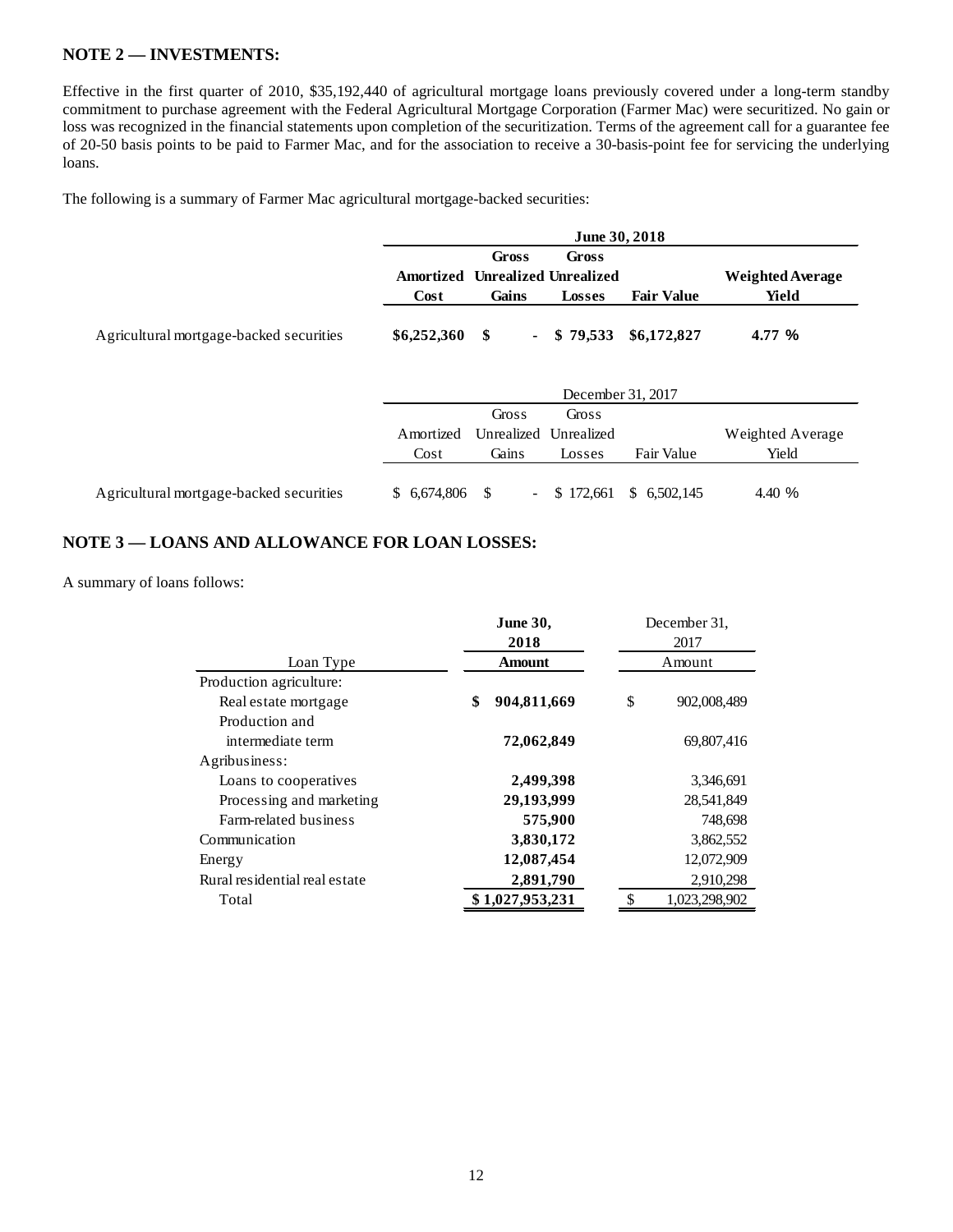The association purchases or sells participation interests with other parties in order to diversify risk, manage loan volume and comply with Farm Credit Administration regulations. The following table presents information regarding the balances of participations purchased and sold at June 30, 2018:

|                                  | <b>Other Farm Credit Institutions</b> |                | Non-Farm Credit Institutions |                                | Total           |                |  |
|----------------------------------|---------------------------------------|----------------|------------------------------|--------------------------------|-----------------|----------------|--|
|                                  | Participations                        | Participations | Participations               | Participations                 | Participations  | Participations |  |
|                                  | Purchased                             | Sold           | Purchased                    | Sold                           | Purchased       | Sold           |  |
| Real estate mortgage             | 1.896.931                             | \$ 50,145,333  | 415,052                      | \$<br>$\overline{\phantom{0}}$ | 2,311,983<br>S. | \$50,145,333   |  |
| Production and intermediate term | 3,935,126                             | 21,060,123     | 67,089                       |                                | 4,002,215       | 21,060,123     |  |
| Agribusiness                     | 31,835,123                            |                |                              |                                | 31,835,123      |                |  |
| Communication                    | 3,830,172                             |                |                              |                                | 3,830,172       |                |  |
| Energy                           | 12,087,454                            |                |                              |                                | 12,087,454      |                |  |
| Total                            | \$53,584,806                          | \$71,205,456   | 482,141                      |                                | \$54,066,947    | \$71,205,456   |  |

The Association also utilizes the Mississippi Development Authority's Agribusiness Enterprise Loan Program (ABE), which is designed to provide a percentage of low-cost state financing combined with private financial lending institutions' loan proceeds to encourage loans to the agribusiness industry in the state. ABE loans totaled \$15,972,750 and \$16,573,976 as of March 31, 2018 and December 31, 2017, respectively.

The association is authorized under the Farm Credit Act to accept "advance conditional payments" (ACPs) from borrowers. To the extent the borrower's access to such ACPs is restricted and the legal right of setoff exists, the ACPs are netted against the borrower's related loan balance. Unrestricted advance conditional payments are included in other liabilities. ACPs are not insured, and interest is generally paid by the association on such balances. Balances of ACPs were \$43 and \$78,653 at June 30, 2018, and December 31, 2017, respectively.

Nonperforming assets (including related accrued interest) and related credit quality statistics are as follows:

|                                   | <b>June 30,</b> |           | December 31.     |
|-----------------------------------|-----------------|-----------|------------------|
|                                   |                 | 2018      | 2017             |
| <b>Nonaccrual loans:</b>          |                 |           |                  |
| Real estate mortgage              | \$              | 2,259,311 | 2,581,318<br>\$. |
| Production and intermediate term  |                 | 596,504   | 702,444          |
| Total nonaccrual loans            |                 | 2,855,815 | 3,283,762        |
| Accruing restructured loans:      |                 |           |                  |
| Real estate mortgage              |                 | 213,808   | 455,491          |
| Production and intermediate term  |                 | 80,250    | 80,028           |
| Total accruing restructured loans |                 | 294,058   | 535,519          |
| Total nonperforming loans         |                 | 3,149,873 | 3,819,281        |
| Other property owned              |                 | 5,597,118 | 5,597,118        |
| Total nonperforming assets        |                 | 8,746,991 | 9,416,399        |

One credit quality indicator utilized by the association is the Farm Credit Administration Uniform Loan Classification System that categorizes loans into five categories. The categories are defined as follows:

- Acceptable assets are expected to be fully collectible and represent the highest quality;
- Other assets especially mentioned (OAEM) assets are currently collectible but exhibit some potential weakness;
- Substandard assets exhibit some serious weakness in repayment capacity, equity and/or collateral pledged on the loan;
- Doubtful assets exhibit similar weaknesses to substandard assets; however, doubtful assets have additional weaknesses in existing factors, conditions and values that make collection in full highly questionable; and
- Loss assets are considered uncollectible.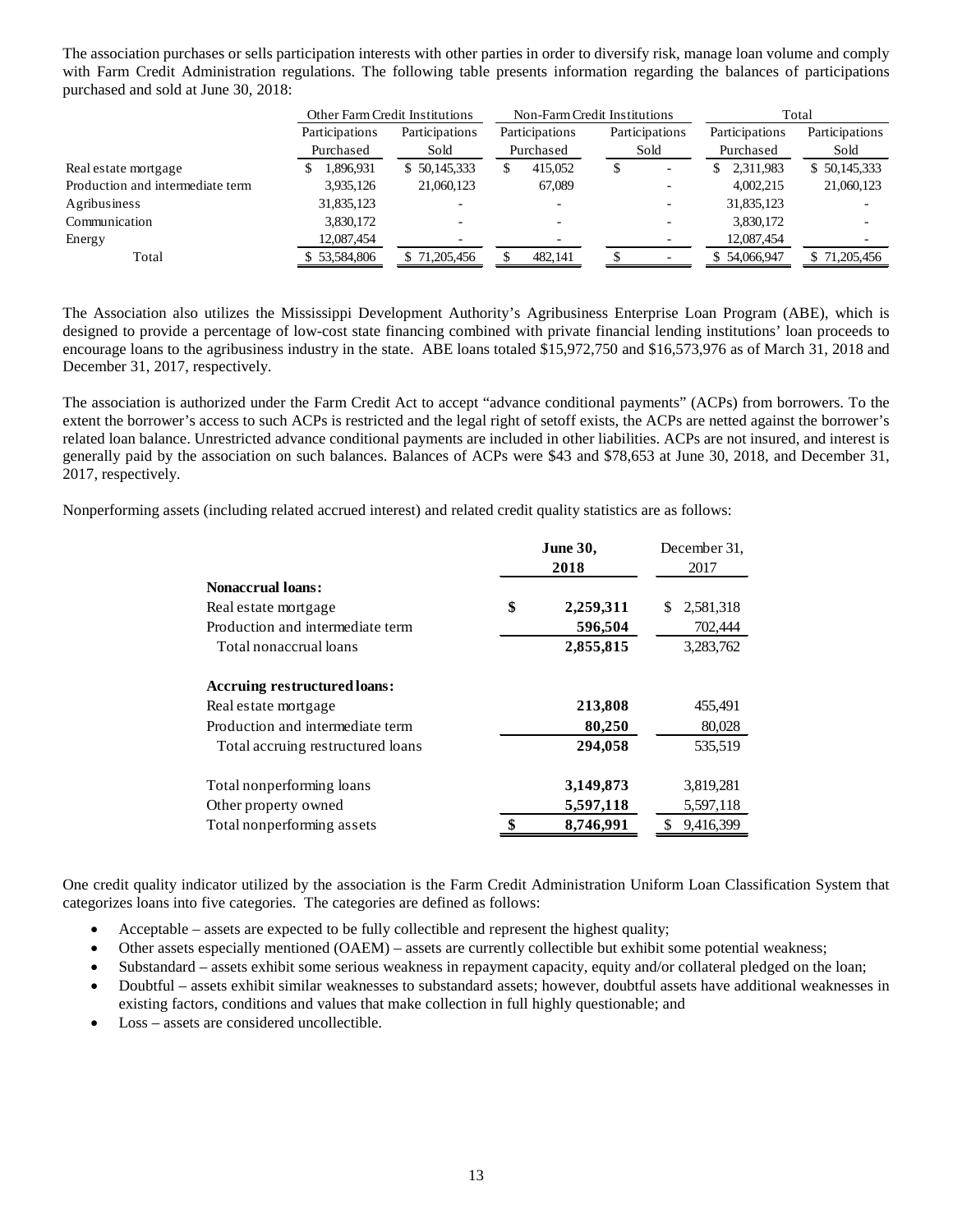The following table shows loans and related accrued interest as a percentage of total loans and related accrued interest receivable by loan type as of:

|                                  | June 30,               | December 31, |
|----------------------------------|------------------------|--------------|
|                                  | 2018                   | 2017         |
| Real estate mortgage             |                        |              |
| Acceptable                       | 98.33<br>$\frac{0}{0}$ | 98.18 %      |
| <b>OAEM</b>                      | 1.10                   | 1.18         |
| Substandard/doubtful             | 0.57                   | 0.64         |
|                                  | 100.00                 | 100.00       |
| Production and intermediate term |                        |              |
| Acceptable                       | 98.60                  | 98.31        |
| <b>OAEM</b>                      | 0.03                   | 0.13         |
| Substandard/doubtful             | 1.37                   | 1.56         |
|                                  | 100.00                 | 100.00       |
| Loans to cooperatives            |                        |              |
| Acceptable                       | 100.00                 | 100.00       |
| <b>OAEM</b>                      |                        |              |
| Substandard/doubtful             |                        |              |
|                                  | 100.00                 | 100.00       |
| Processing and marketing         |                        |              |
| Acceptable                       | 100.00                 | 100.00       |
| <b>OAEM</b>                      |                        |              |
| Substandard/doubtful             |                        |              |
|                                  |                        |              |
|                                  | 100.00                 | 100.00       |
| Farm-related business            |                        |              |
| Acceptable                       | 100.00                 | 100.00       |
| <b>OAEM</b>                      |                        |              |
| Substandard/doubtful             |                        |              |
|                                  | 100.00                 | 100.00       |
| Communication                    |                        |              |
| Acceptable                       | 100.00                 | 100.00       |
| <b>OAEM</b>                      |                        |              |
| Substandard/doubtful             |                        |              |
|                                  | 100.00                 | 100.00       |
| Energy                           |                        |              |
| Acceptable                       | 100.00                 | 100.00       |
| <b>OAEM</b>                      |                        |              |
| Substandard/doubtful             |                        |              |
|                                  | 100.00                 | 100.00       |
| Rural residential real estate    |                        |              |
| Acceptable                       | 100.00                 | 100.00       |
| <b>OAEM</b>                      |                        |              |
| Substandard/doubtful             |                        |              |
|                                  | 100.00                 | 100.00       |
| Total loans                      |                        |              |
| Acceptable                       | 98.43                  | 98.28        |
| <b>OAEM</b>                      | 0.97                   | 1.05         |
| Substandard/doubtful             | 0.60                   | 0.67         |
|                                  | 100.00<br>$\%$         | 100.00<br>%  |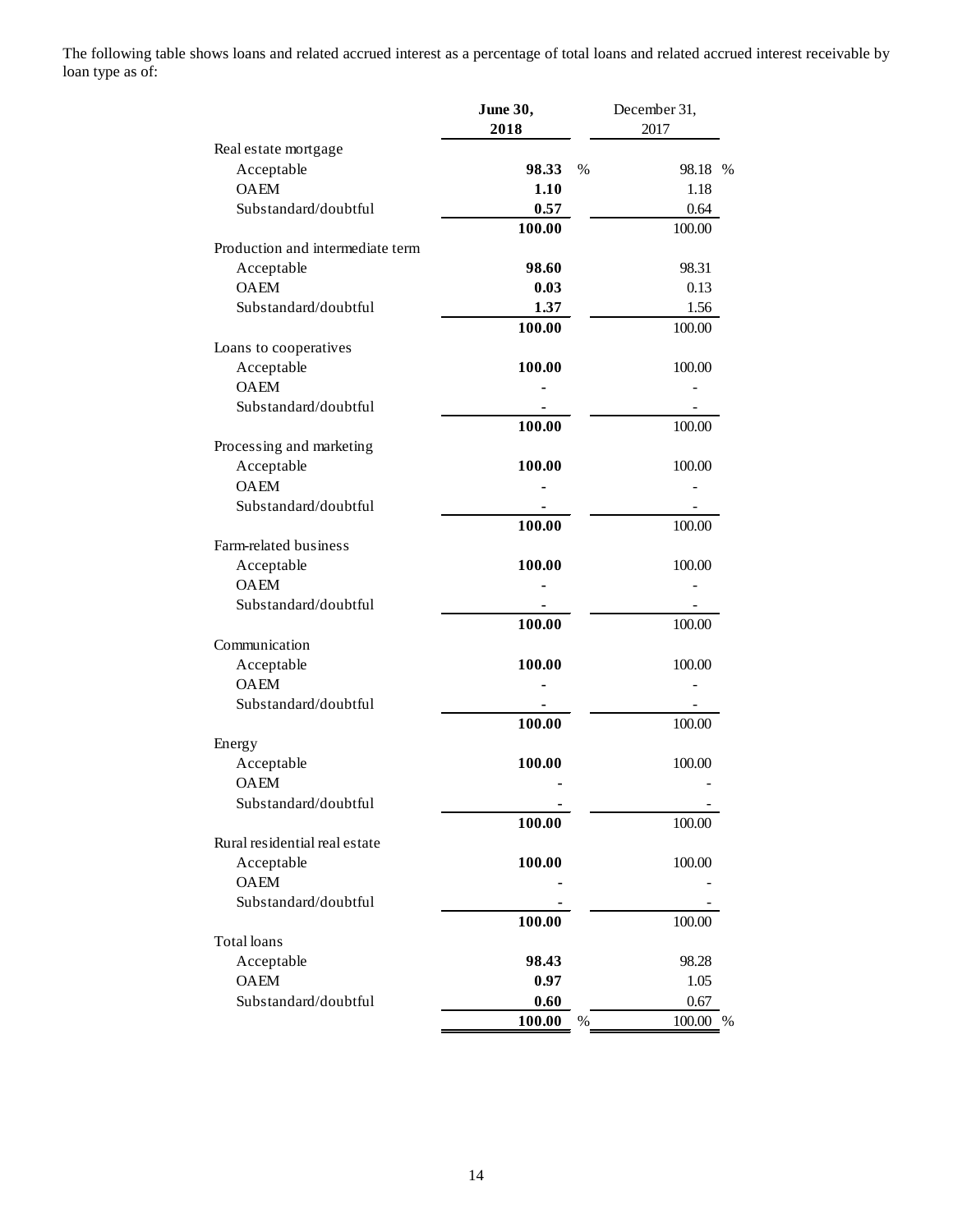The following tables provide an age analysis of past due loans (including accrued interest) as of:

| June 30, 2018                           | 30-89<br><b>Days</b> | 90 Days<br>or More | <b>Total</b><br>Past | Not Past Due or<br>Less Than 30 | <b>Total</b>        |
|-----------------------------------------|----------------------|--------------------|----------------------|---------------------------------|---------------------|
|                                         | <b>Past Due</b>      | <b>Past Due</b>    | <b>Due</b>           | <b>Days Past Due</b>            | Loans               |
| Real estate mortgage                    | \$5,976,016          | \$1,107,496        | \$7,083,512          | \$<br>905,196,254               | \$<br>912,279,766   |
| <b>Production and intermediate term</b> | 608,853              |                    | 608,853              | 72,428,295                      | 73,037,148          |
| Loans to cooperatives                   |                      |                    |                      | 2,500,347                       | 2,500,347           |
| Processing and marketing                |                      |                    |                      | 29,213,795                      | 29,213,795          |
| <b>Farm-related business</b>            |                      |                    |                      | 580,345                         | 580,345             |
| Communication                           |                      |                    |                      | 3,831,156                       | 3,831,156           |
| <b>Energy</b>                           |                      |                    |                      | 12,257,856                      | 12,257,856          |
| Rural residential real estate           |                      |                    |                      | 2,899,586                       | 2,899,586           |
| <b>Total</b>                            | \$6,584,869          | \$1,107,496        | \$7,692,365          | \$1,028,907,634                 | \$1,036,599,999     |
| December 31, 2017                       | 30-89                | 90 Days            | Total                | Not Past Due or                 |                     |
|                                         | Days                 | or More            | Past                 | Less Than 30                    | Total               |
|                                         | Past Due             | Past Due           | Due                  | Days Past Due                   | Loans               |
| Real estate mortgage                    | 7,291,228<br>\$      | 768,612<br>\$      | \$<br>8,059,840      | \$<br>901,186,020               | \$<br>909,245,860   |
| Production and intermediate term        | 12,324               |                    | 12,324               | 70,579,134                      | 70,591,458          |
| Loans to cooperatives                   |                      |                    |                      | 3,347,965                       | 3,347,965           |
| Processing and marketing                |                      |                    |                      | 28,567,925                      | 28,567,925          |
| Farm-related business                   |                      |                    |                      | 749,582                         | 749,582             |
| Communication                           |                      |                    |                      | 3,872,601                       | 3,872,601           |
| Energy                                  |                      |                    |                      | 12,247,322                      | 12,247,322          |
| Rural residential real estate           |                      |                    |                      | 2,919,330                       | 2,919,330           |
| Total                                   | 7,303,552<br>\$      | 768,612<br>\$      | \$<br>8,072,164      | \$<br>1,023,469,879             | \$<br>1,031,542,043 |

Note: The recorded investment in the receivable is the face amount increased or decreased by applicable accrued interest and unamortized premium, discount, finance charges or acquisition costs, and may also reflect a previous direct write-down of the investment.

A restructuring of a debt constitutes a troubled debt restructuring if the creditor for economic or legal reasons related to the debtor's financial difficulties grants a concession to the debtor that it would not otherwise consider. Troubled debt restructurings are undertaken in order to improve the likelihood of recovery on the loan and may include, but are not limited to, forgiveness of principal or interest, interest rate reductions that are lower than the current market rate for new debt with similar risk, or significant term or payment extensions.

As of June 30, 2018, the total recorded investment of troubled debt restructured loans was \$478,459, including \$184,401 classified as nonaccrual and \$294,058 classified as accrual, with specific allowance for loan losses of \$0. There was no commitments to lend funds to borrowers whose loan terms have been modified in a troubled debt restructurings as of June 30, 2018 and December 31, 2017.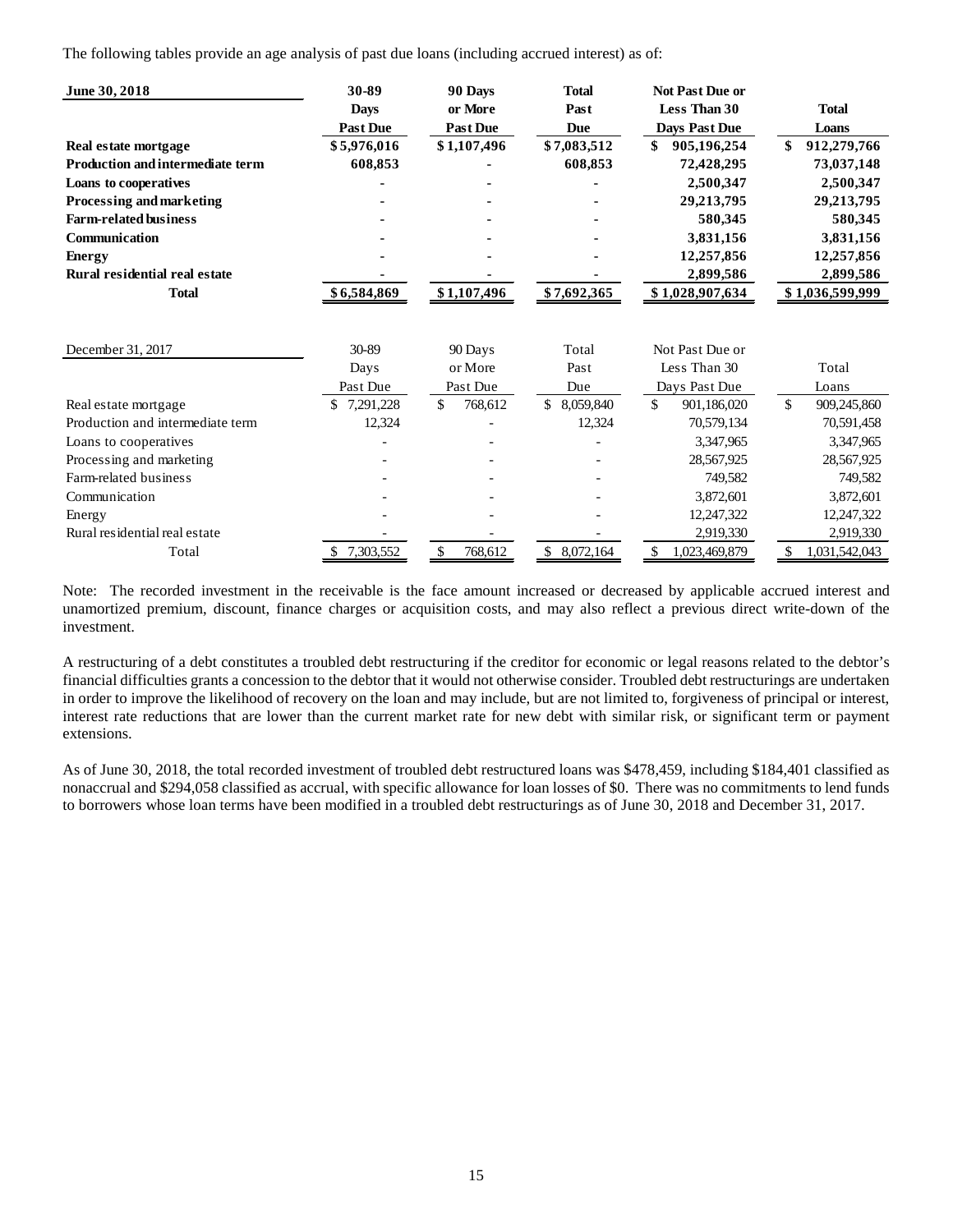The following tables present additional information regarding troubled debt restructurings, which includes both accrual and nonaccrual loans with troubled debt restructuring designation, that occurred during the six months ended June 30, 2018. The premodification outstanding recorded investment represents the recorded investment of the loans as of the quarter end prior to the restructuring. The postmodification outstanding recorded investment represents the recorded investment of the loans as of the quarter end the restructuring occurred. Loans formally restructured prior to January 1, 2018, were \$728,163.

| For the Six Months Ended<br>June 30, 2018 | Premodification Outstanding<br>Recorded Investment | Postmodification Outstanding<br>Recorded Investment |                                                     |  |  |  |
|-------------------------------------------|----------------------------------------------------|-----------------------------------------------------|-----------------------------------------------------|--|--|--|
| Troubled debt restructurings:             |                                                    |                                                     |                                                     |  |  |  |
| Real estate mortgage                      |                                                    |                                                     |                                                     |  |  |  |
| Total                                     |                                                    |                                                     |                                                     |  |  |  |
| For the Six Months Ended<br>June 30, 2017 | Premodification Outstanding<br>Recorded Investment |                                                     | Postmodification Outstanding<br>Recorded Investment |  |  |  |
| Troubled debt restructurings:             |                                                    |                                                     |                                                     |  |  |  |
| Real estate mortgage                      | 1,320,180                                          | S                                                   | 1,378,471                                           |  |  |  |
| Total                                     | 1,320,180                                          | S                                                   | 1,378,471                                           |  |  |  |

In restructurings where principal is forgiven, the amount of the forgiveness is immediately charged off. In restructurings where accrued interest is forgiven, the interest is reversed (if current year interest) or charged off (if prior year interest). Charge-offs recorded at the modification date were \$0 for the quarter ending June 30, 2018.

The predominant form of concession granted for troubled debt restructuring includes extension of terms and interest rate decreases. Other types of modifications include extension of the term, principal or accrued interest reductions, interest rate decreases and delayed payments, among others. At times, these terms might be offset with incremental payments, additional collateral or new borrower guarantees, in which case we assess all of the modified terms to determine if the overall modification qualifies as a troubled debt restructuring.

The following table provides information on outstanding loans restructured in troubled debt restructurings at period end. These loans are included as impaired loans in the impaired loan table at:

|                                  | Loans Modified as TDRs |         |              |         |               | TDRs in Nonaccrual Status* |      |              |  |
|----------------------------------|------------------------|---------|--------------|---------|---------------|----------------------------|------|--------------|--|
|                                  |                        |         | December 31. |         |               |                            |      | December 31. |  |
|                                  | June 30, 2018          |         | 2017         |         | June 30, 2018 |                            | 2017 |              |  |
| Real estate mortgage             |                        | 398,209 |              | 648.135 | \$            | 184.401                    |      | 192,643      |  |
| Production and intermediate term |                        | 80,250  |              | 80,028  |               | -                          |      |              |  |
| Total                            |                        | 478.459 |              | 728.163 |               | 184.401                    |      | 192,643      |  |

\*represents the portion of loans modified as TDRs that are in nonaccrual status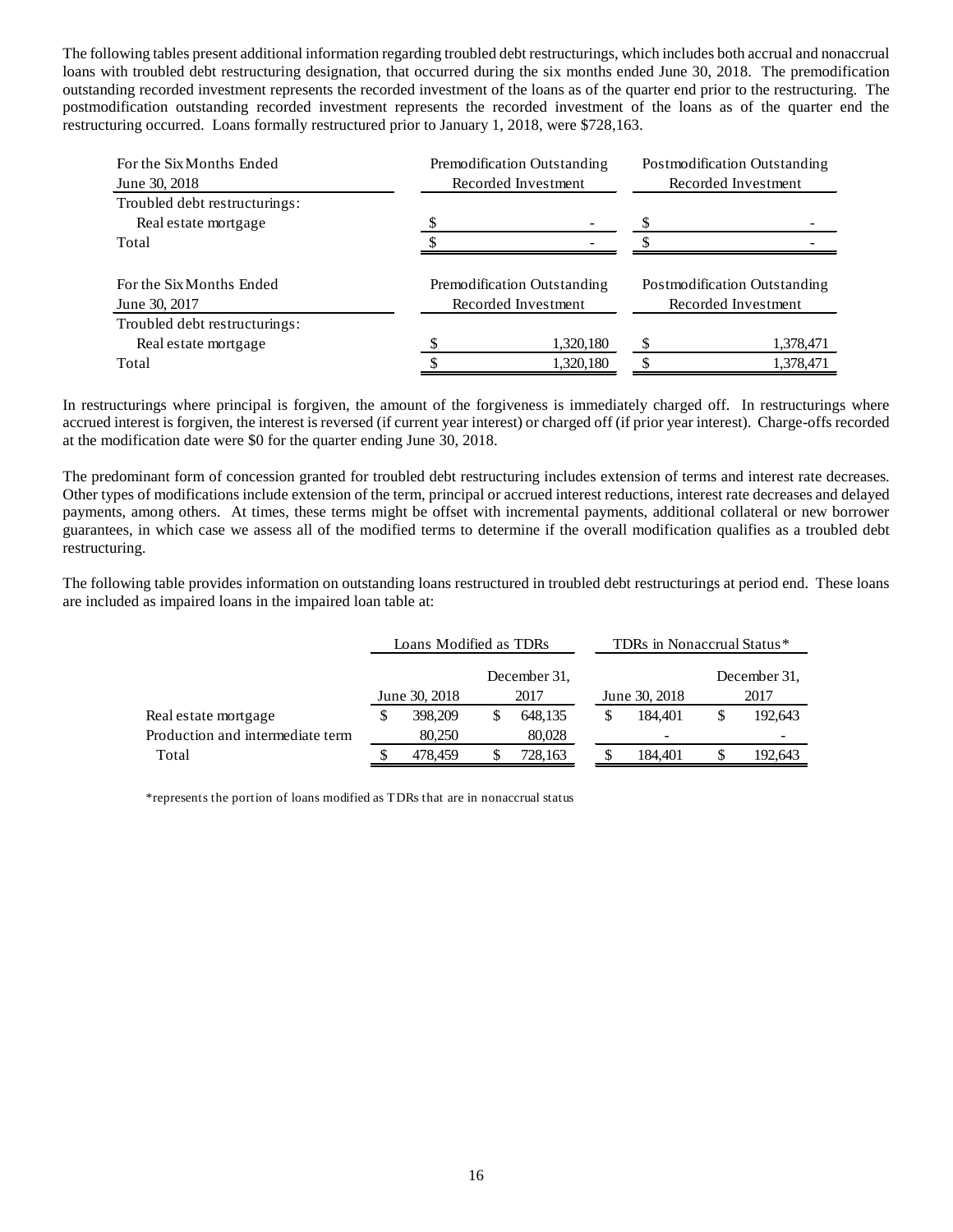# Additional impaired loan information is as follows:

|                                                                |                   | June 30, 2018               |                  | December 31, 2017 |                      |               |           |  |  |  |
|----------------------------------------------------------------|-------------------|-----------------------------|------------------|-------------------|----------------------|---------------|-----------|--|--|--|
|                                                                |                   | <b>Unpaid</b>               |                  |                   |                      |               |           |  |  |  |
|                                                                | <b>Recorded</b>   | Principal                   | <b>Related</b>   | Recorded          | Principal            |               | Related   |  |  |  |
|                                                                | <b>Investment</b> | <b>Balance</b> <sup>a</sup> | <b>Allowance</b> | Investment        | Balance <sup>a</sup> |               | Allowance |  |  |  |
| Impaired loans with a related<br>allowance for credit losses:  |                   |                             |                  |                   |                      |               |           |  |  |  |
| Real estate mortgage                                           | 110,975           | 110,975                     | 23,262           | 114,944           | \$<br>114,944        | S             | 23,262    |  |  |  |
| Total                                                          | 110,975           | 110,975                     | 23,262           | 114,944           | 114,944              |               | 23,262    |  |  |  |
| Impaired loans with no related<br>allowance for credit losses: |                   |                             |                  |                   |                      |               |           |  |  |  |
| Real estate mortgage                                           | \$2,362,144       | \$2,361,725                 | \$               | \$2,921,865       | \$2,913,580          | \$            |           |  |  |  |
| Production and intermediate term                               | 676,754           | 676,524                     |                  | 782,472           | 782,154              |               |           |  |  |  |
| Total                                                          | \$3,038,898       | \$3,038,249                 | \$               | \$3,704,337       | \$.<br>3,695,734     | -\$           |           |  |  |  |
| Total impaired loans:                                          |                   |                             |                  |                   |                      |               |           |  |  |  |
| Real estate mortgage                                           | \$2,473,119       | \$2,472,700                 | \$<br>23,262     | \$ 3,036,809      | \$ 3,028,524         | \$            | 23,262    |  |  |  |
| Production and intermediate term                               | 676,754           | 676,524                     |                  | 782,472           | 782,154              |               |           |  |  |  |
| Total                                                          | \$3,149,873       | \$3,149,224                 | 23,262<br>\$     | \$ 3,819,281      | 3.810.678<br>\$      | <sup>\$</sup> | 23,262    |  |  |  |

<sup>a</sup> Unpaid principal balance represents the recorded principal balance of the loan.

|                                                                |                 |               |                 | For the Three Months Ended |               |                          | For the Six Months Ended |    |                 |             |               |            |  |
|----------------------------------------------------------------|-----------------|---------------|-----------------|----------------------------|---------------|--------------------------|--------------------------|----|-----------------|-------------|---------------|------------|--|
|                                                                | June 30, 2018   |               |                 |                            | June 30, 2017 |                          | June 30, 2018            |    |                 |             | June 30, 2017 |            |  |
|                                                                | Average         |               | <b>Interest</b> | Average                    |               | Interest                 | Average                  |    | <b>Interest</b> | Average     |               | Interest   |  |
|                                                                | <b>Impaired</b> | <b>Income</b> |                 | Impaired                   |               | Income                   | <b>Impaired</b>          |    | <b>Income</b>   | Impaired    | Income        |            |  |
|                                                                | Loans           |               | Recognized      | Loans                      | Recognized    |                          | Recognized<br>Loans      |    |                 | Loans       |               | Recognized |  |
| Impaired loans with a related<br>allowance for credit losses:  |                 |               |                 |                            |               |                          |                          |    |                 |             |               |            |  |
| Real estate mortgage                                           | \$<br>111,247   | \$            |                 | 122,320                    | \$            |                          | \$112,307                | \$ |                 | 123,628     | \$            |            |  |
| Production and intermediate term                               |                 |               |                 |                            |               |                          |                          |    |                 |             |               |            |  |
| Total                                                          | 111,247<br>SS.  | \$            |                 | 122,320<br>\$              | \$.           | $\overline{\phantom{a}}$ | 112,307<br>\$            | \$ |                 | 123,628     |               |            |  |
| Impaired loans with no related<br>allowance for credit losses: |                 |               |                 |                            |               |                          |                          |    |                 |             |               |            |  |
| Real estate mortgage                                           | \$2,341,526     | \$            | 6.715           | \$3,408,298                | \$.           | 23,904                   | \$2,296,849              | \$ | 79,985          | \$3,396,745 | \$            | 29,950     |  |
| Production and intermediate term                               | 381,309         |               | 3,604           | 313,511                    |               | 6,000                    | 279,397                  |    | 25,025          | 327,814     |               | 6,000      |  |
| Total                                                          | \$2,722,835     | \$            | 10,319          | \$3,721,809                | \$.           | 29,904                   | \$2,576,246              |    | 105,010         | \$3,724,559 |               | 35,950     |  |
| Total impaired loans:                                          |                 |               |                 |                            |               |                          |                          |    |                 |             |               |            |  |
| Real estate mortgage                                           | \$2,452,773     | \$            | 6,715           | \$3,530,618                | \$            | 23,904                   | \$2,409,156              | \$ | 79,985          | \$3,520,373 | \$            | 29,950     |  |
| Production and intermediate term                               | 381,309         |               | 3.604           | 313,511                    |               | 6,000                    | 279,397                  |    | 25,025          | 327,814     |               | 6,000      |  |
| Total                                                          | \$2,834,082     |               | 10,319          | \$3,844,129                |               | 29,904                   | \$2,688,553              |    | 105,010         | \$3,848,187 |               | 35,950     |  |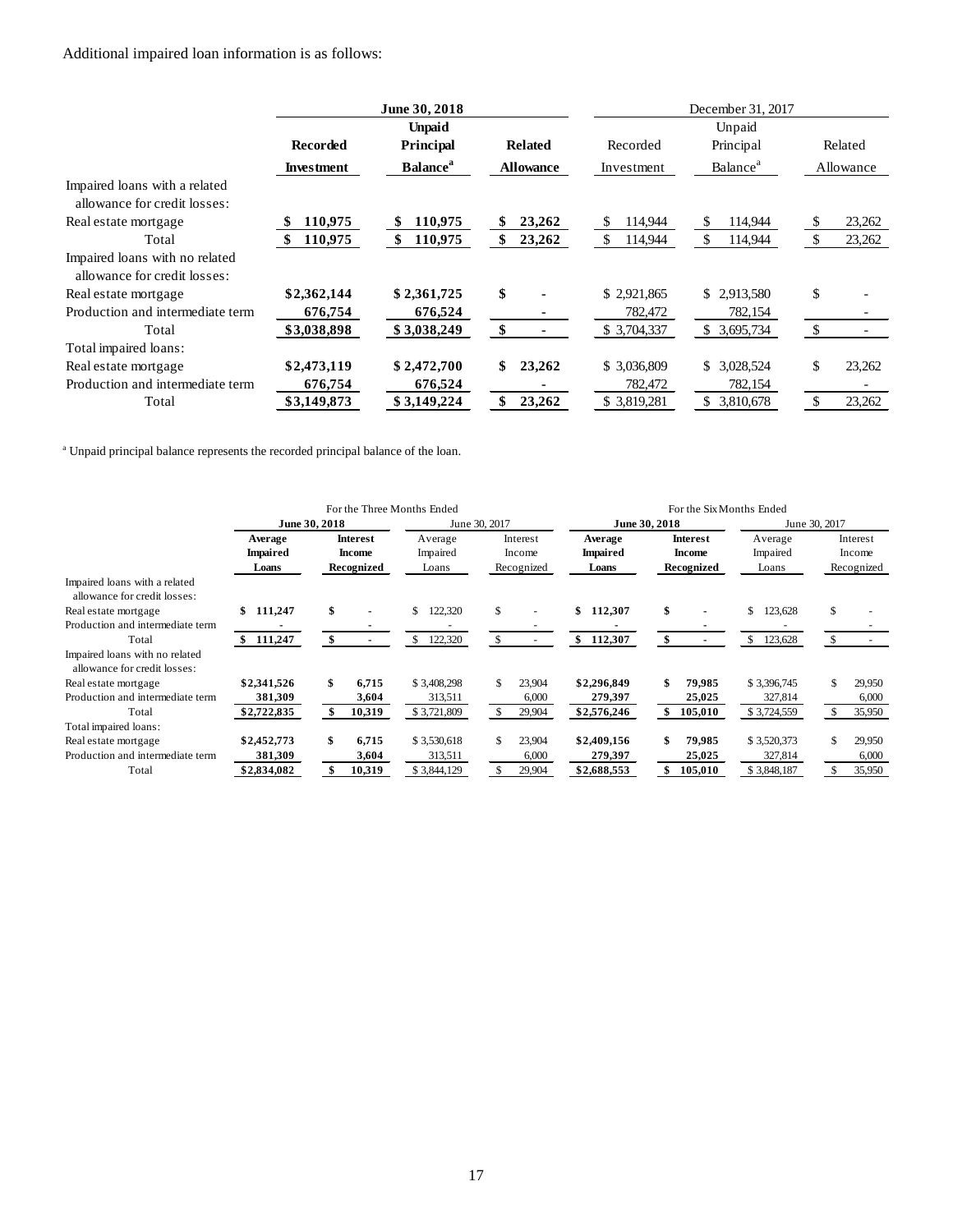A summary of changes in the allowance for loan losses and period end recorded investment in loans is as follows:

|                                                                                                                |               | Real Estate<br>Mortgage | Production and<br>Intermediate<br>Term |                  |    | Agribusiness<br>Communications |    |                          | Energy and<br>Water/Waste<br>Water |                   | Rural<br>Residential<br>Real Estate |                          | Total |                    |
|----------------------------------------------------------------------------------------------------------------|---------------|-------------------------|----------------------------------------|------------------|----|--------------------------------|----|--------------------------|------------------------------------|-------------------|-------------------------------------|--------------------------|-------|--------------------|
| <b>Allowance for Credit</b><br>Losses:                                                                         |               |                         |                                        |                  |    |                                |    |                          |                                    |                   |                                     |                          |       |                    |
| Balance at March 31, 2018                                                                                      | \$            | 828,430                 | \$                                     | 145,773          | \$ | 35,364                         | \$ | 8,229                    | \$                                 | 7,668             | \$                                  | 3,030                    | \$    | 1,028,494          |
| Charge-offs                                                                                                    |               |                         |                                        |                  |    |                                |    |                          |                                    |                   |                                     |                          |       |                    |
| Recoveries                                                                                                     |               |                         |                                        |                  |    |                                |    |                          |                                    | ٠                 |                                     |                          |       |                    |
| Provision for loan losses                                                                                      |               | 52,595                  |                                        | (42, 658)        |    | 858                            |    | 1                        |                                    | 4,938             |                                     | 667                      |       | 16,401             |
| Other                                                                                                          |               | 1                       |                                        | 3,592            |    | (769)                          |    | $\overline{\phantom{a}}$ |                                    | (4,240)           |                                     | $\overline{\phantom{a}}$ |       | (1, 416)           |
| Balance at June 30, 2018                                                                                       | $\sqrt[6]{3}$ | 881,026                 | \$                                     | 106,707          | \$ | 35,453                         | \$ | 8,230                    | \$                                 | 8,366             | \$                                  | 3,697                    | \$    | 1,043,479          |
| Balance at<br>December 31, 2017<br>Charge-offs                                                                 | \$            | 759,757                 | \$                                     | 76,000           | \$ | 36,074                         | \$ | 8,969                    | \$                                 | 9,334             | \$                                  | 2,607                    | \$    | 892,741            |
| Recoveries                                                                                                     |               |                         |                                        |                  |    |                                |    | ٠                        |                                    |                   |                                     | ÷,                       |       |                    |
| Provision for loan losses                                                                                      |               | 121,247                 |                                        | 27,003           |    | (2,723)                        |    | (690)                    |                                    | (488)             |                                     | 1,090                    |       | 145,439            |
| Other                                                                                                          |               | 22                      |                                        | 3,704            |    | 2,102                          |    | (49)                     |                                    | (480)             |                                     | $\overline{\phantom{a}}$ |       | 5,299              |
| Balance at June 30, 2018                                                                                       | \$            | 881,026                 | \$                                     | 106,707          | \$ | 35,453                         | \$ | 8,230                    | $\sqrt{2}$                         | 8,366             | \$                                  | 3,697                    | \$    | 1,043,479          |
| <b>Ending Balance:</b><br>Individually evaluated for<br>impairment<br>Collectively evaluated for               | \$            | 23,262                  | \$                                     |                  | \$ |                                | \$ |                          | \$                                 |                   | \$                                  |                          | \$    | 23,262             |
| impairment                                                                                                     |               | 857,764                 |                                        | 106,707          |    | 35,453                         |    | 8,230                    |                                    | 8,366             |                                     | 3,697                    |       | 1,020,217          |
| Balance at June 30, 2018                                                                                       | \$            | 881,026                 | \$                                     | 106,707          | \$ | 35,453                         | \$ | 8,230                    | \$                                 | 8,366             | \$                                  | 3,697                    | \$    | 1,043,479          |
| Balance at<br>March 31, 2017<br>Charge-offs<br>Recoveries<br>Provision for loan losses                         | \$            | 661,877<br>68,587       | \$                                     | 68,619<br>32,147 | \$ | 24,347<br>1,269                | \$ | 13,363<br>(3,373)        | \$                                 | 15,547<br>(4,066) | \$                                  | 2,155<br>22              | \$    | 785,908<br>94,586  |
| Other                                                                                                          |               | (11)                    |                                        | 310              |    | (4,245)                        |    | 776                      |                                    | 3,906             |                                     |                          |       | 736                |
| Balance at                                                                                                     |               |                         |                                        |                  |    |                                |    |                          |                                    |                   |                                     |                          |       |                    |
| June 30, 2017                                                                                                  | -S            | 730,453                 | \$                                     | 101,076          | S  | 21,371                         | \$ | 10,766                   | \$                                 | 15,387            | \$                                  | 2,177                    | \$    | 881,230            |
| Balance at<br>December 31, 2016<br>Charge-offs<br>Recoveries<br>Provision for loan losses                      | \$            | 621,167<br>109,347      | \$                                     | 69,216<br>50,261 | \$ | 24,537<br>5,937                | \$ | 21,864<br>(12, 315)      | \$                                 | 12,278<br>4,589   | \$                                  | 3,895<br>(1,758)         | \$    | 752,957<br>156,061 |
| Other                                                                                                          |               | (61)                    |                                        | (18, 401)        |    | (9,103)                        |    | 1,217                    |                                    | (1,480)           |                                     | 40                       |       | (27, 788)          |
| Balance at                                                                                                     |               |                         |                                        |                  |    |                                |    |                          |                                    |                   |                                     |                          |       |                    |
| June 30, 2017                                                                                                  | -S            | 730,453                 | \$                                     | 101,076          | \$ | 21,371                         | \$ | 10,766                   | \$                                 | 15,387            | \$                                  | 2,177                    | \$    | 881,230            |
| <b>Ending Balance:</b><br>Individually evaluated for<br>impairment<br>Collectively evaluated for<br>impairment | \$            | 31,005<br>699,448       | \$                                     | 101,076          | \$ | 21,371                         | \$ | 10,766                   | \$                                 | 15,387            | \$                                  | 2,177                    | \$    | 31,005<br>850,225  |
| Balance at                                                                                                     |               |                         |                                        |                  |    |                                |    |                          |                                    |                   |                                     |                          |       |                    |
| June 30, 2017                                                                                                  |               | 730,453                 |                                        | 101,076          | \$ | 21,371                         | \$ | 10,766                   | \$                                 | 15,387            | \$                                  | 2,177                    | \$    | 881,230            |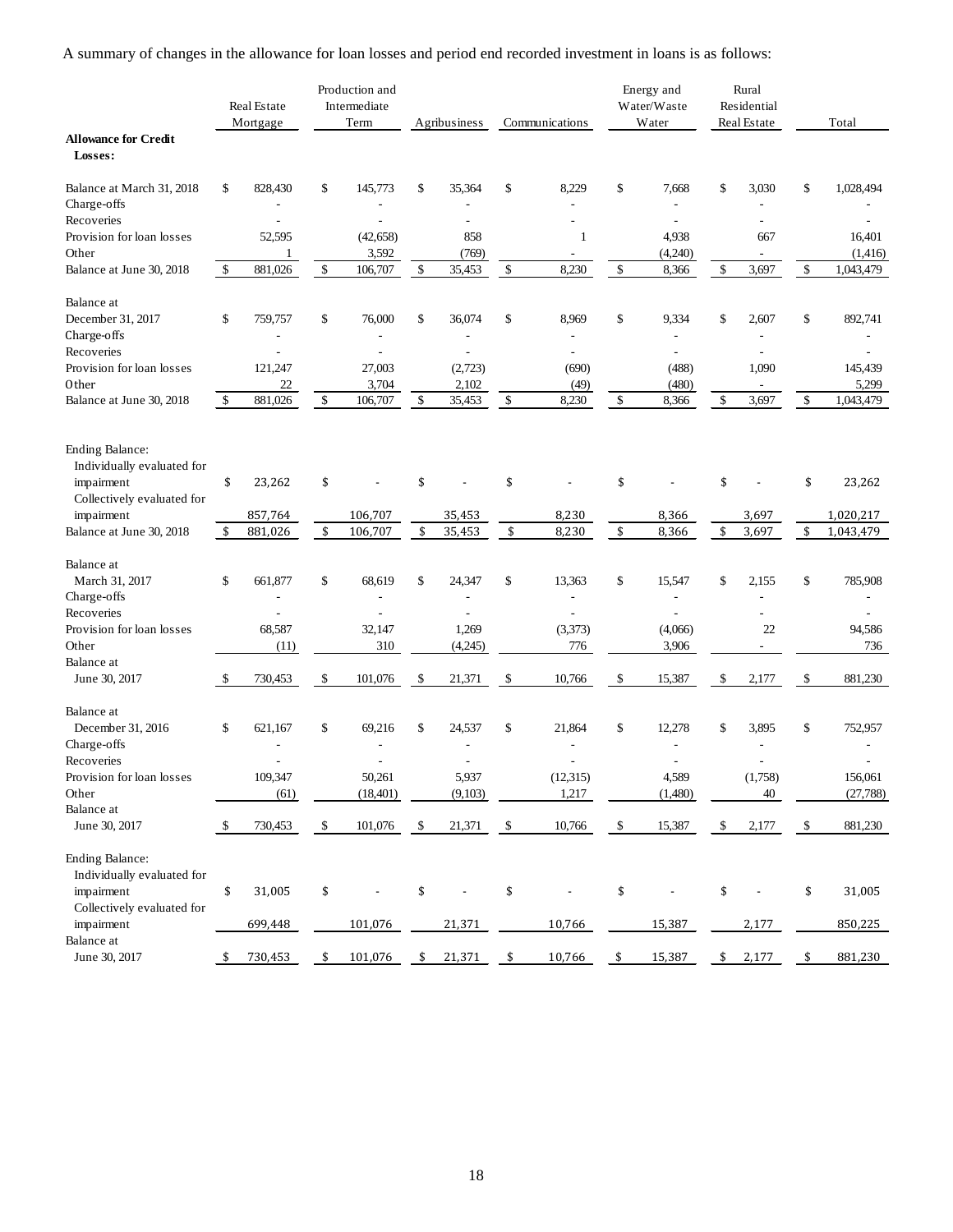|                             |                  | Production and              |              |                 | Energy and       | Rural       |                   |
|-----------------------------|------------------|-----------------------------|--------------|-----------------|------------------|-------------|-------------------|
|                             | Real Estate      | Intermediate                |              |                 | Water/Waste      | Residential |                   |
|                             | Mortgage         | Term                        | Agribusiness | Communications  | Water            | Real Estate | Total             |
| <b>Recorded Investments</b> |                  |                             |              |                 |                  |             |                   |
| in Loans Outstanding:       |                  |                             |              |                 |                  |             |                   |
| Ending Balance at           |                  |                             |              |                 |                  |             |                   |
| June 30, 2018               | \$912,279,766    | 73,037,148<br><sup>\$</sup> | \$32,294,487 | \$<br>3,831,156 | 12,257,856<br>\$ | \$2,899,586 | \$1,036,599,999   |
| Individually evaluated for  |                  |                             |              |                 |                  |             |                   |
| impairment                  | 2,472,067<br>\$. | 676,414<br>S                | \$           | \$              | \$               |             | 3,148,481         |
| Collectively evaluated for  |                  |                             |              |                 |                  |             |                   |
| impairment                  | \$909,807,699    | 72,360,734<br>£.            | \$32,294,487 | \$<br>3,831,156 | \$<br>12,257,856 | \$2,899,586 | \$1,033,451,518   |
|                             |                  |                             |              |                 |                  |             |                   |
| Ending Balance at           |                  |                             |              |                 |                  |             |                   |
| June 30, 2017               | 885, 353, 216    | 68,831,003<br>\$.           | \$27,802,323 | \$<br>4,421,611 | \$<br>12,329,907 | \$2,735,956 | \$1,001,474,016   |
| Individually evaluated for  |                  |                             |              |                 |                  |             |                   |
| impairment                  | 3,425,706        | 311,779<br>S.               | \$           | \$              | \$               |             | 3,737,485         |
| Collectively evaluated for  |                  |                             |              |                 |                  |             |                   |
| impairment                  | \$881,927,510    | 68,519,224<br>S.            | \$27,802,323 | \$<br>4,421,611 | \$<br>12,329,907 | \$2,735,956 | 997,736,531<br>\$ |
|                             |                  |                             |              |                 |                  |             |                   |

# **NOTE 4 –– CAPITAL:**

The association's board of directors has established a Capital Adequacy Plan (Plan) that includes the capital targets that are necessary to achieve the institution's capital adequacy goals as well as the minimum permanent capital standards. The Plan monitors projected dividends, equity retirements and other actions that may decrease the association's permanent capital. In addition to factors that must be considered in meeting the minimum standards, the board of directors also monitors the following factors: capability of management; quality of operating policies, procedures and internal controls; quality and quantity of earnings; asset quality and the adequacy of the allowance for losses to absorb potential loss within the loan and lease portfolios; sufficiency of liquid funds; needs of an institution's customer base; and any other risk-oriented activities, such as funding and interest rate risk, potential obligations under joint and several liability, contingent and off-balance-sheet liabilities or other conditions warranting additional capital. At least quarterly, management reviews the association's goals and objectives with the board.

#### **Regulatory Capitalization Requirements**

|                            | <b>RegulatoryConservation</b>    |          |              | As of         |  |  |
|----------------------------|----------------------------------|----------|--------------|---------------|--|--|
| Risk-adjusted:             | <b>Minimums</b><br><b>Buffer</b> |          | <b>Total</b> | June 30, 2018 |  |  |
|                            |                                  |          |              |               |  |  |
|                            |                                  |          |              |               |  |  |
| Common equity tier 1 ratio | 4.50%                            | 2.50%    | 7.00%        | 14.31%        |  |  |
| Tier 1 capital ratio       | $6.00\%$                         | 2.50%    | 8.50%        | 14.31%        |  |  |
| Total capital ratio        | 8.00%                            | 2.50%    | 10.50%       | 14.41%        |  |  |
| Permanent capital ratio    | 7.00%                            | $0.00\%$ | 7.00%        | 14.32%        |  |  |
| Non-risk-adjusted:         |                                  |          |              |               |  |  |
| Tier 1 leverage ratio      | 4.00%                            | 1.00%    | 5.00%        | 13.51%        |  |  |
| UREE leverage ratio        | 1.50%                            | $0.00\%$ | 1.50%        | 10.26%        |  |  |

Risk-adjusted assets have been defined by FCA Regulations as the Statement of Condition assets and off-balance-sheet commitments adjusted by various percentages, depending on the level of risk inherent in the various types of assets. The primary changes which generally have the impact of increasing risk-adjusted assets (decreasing risk-based regulatory capital ratios) were as follows:

- Inclusion of off-balance-sheet commitments less than 14 months
- Increased risk-weighting of most loans 90 days past due or in nonaccrual status

Risk-adjusted assets is calculated differently for the permanent capital ratio (referred herein as PCR risk-adjusted assets) compared to the other risk-based capital ratios. The primary difference is the deduction of the allowance for loan losses from risk-adjusted assets for the permanent capital ratio.

The ratios are based on a three-month average daily balance in accordance with FCA regulations and are calculated as follows: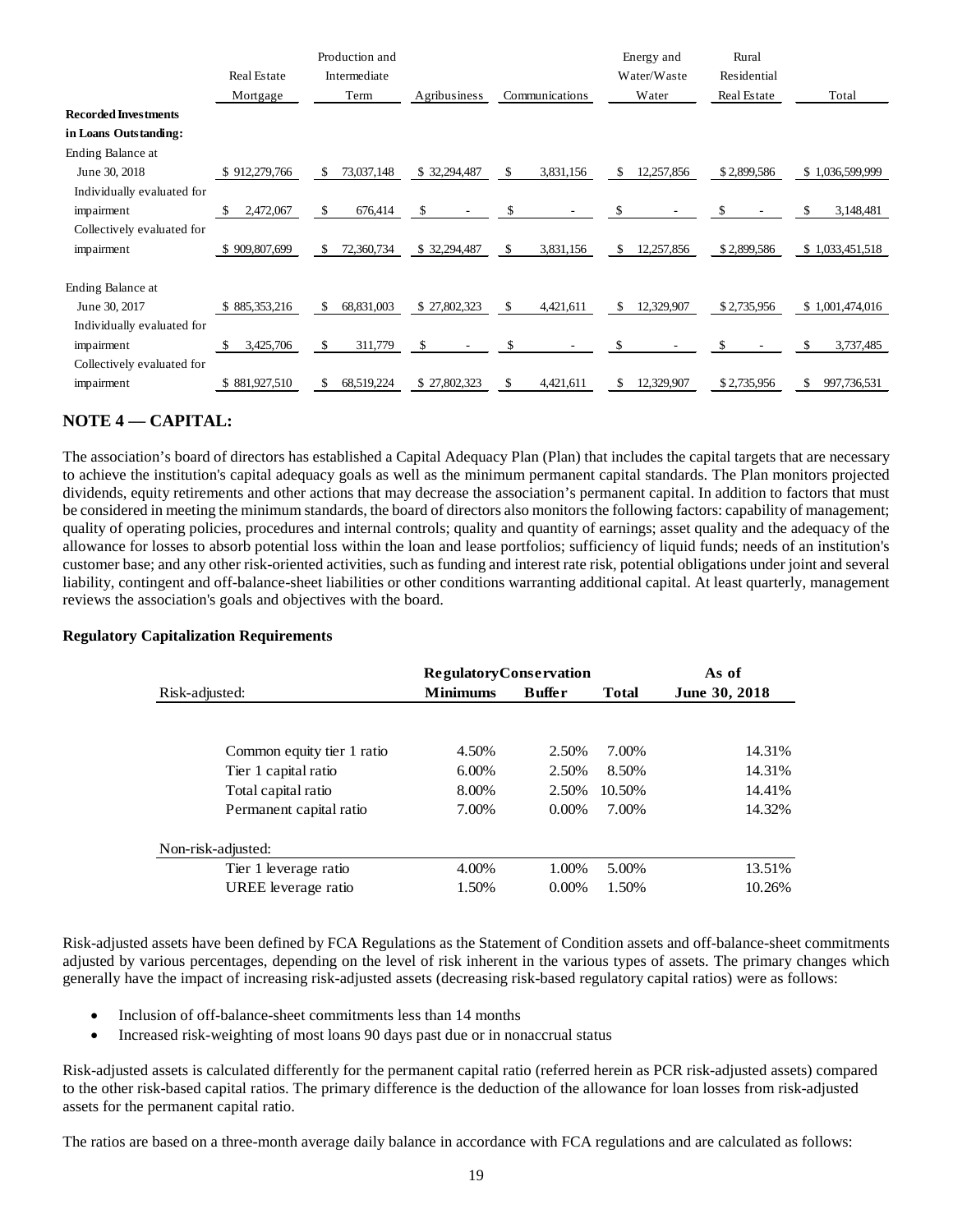- Common equity tier 1 ratio is statutory minimum purchased borrower stock, other required borrower stock held for a minimum of 7 years, allocated equities held for a minimum of 7 years or not subject to revolvement, unallocated retained earnings, paid-in capital, less certain regulatory required deductions including the amount of allocated investments in other System institutions, and the amount of purchased investments in other System institutions under the corresponding deduction approach, divided by average risk-adjusted assets.
- Tier 1 capital ratio is common equity tier 1 plus non-cumulative perpetual preferred stock, divided by average risk-adjusted assets.
- Total capital is tier 1 capital plus other required borrower stock held for a minimum of 5 years, allocated equities held for a minimum of 5 years, subordinated debt and limited-life preferred stock greater than 5 years to maturity at issuance subject to certain limitations, allowance and reserve for credit losses under certain limitations less certain investments in other System institutions under the corresponding deduction approach, divided by average risk-adjusted assets.
- Permanent capital ratio (PCR) is all at-risk borrower stock, any allocated excess stock, unallocated retained earnings, paidin capital, subordinated debt and preferred subject to certain limitations, less certain allocated and purchased investments in other System institutions, divided by PCR risk-adjusted assets.
- Tier 1 leverage ratio is tier 1 capital, including regulatory deductions, divided by average assets less regulatory deductions subject to tier 1 capital.
- UREE leverage ratio is unallocated retained earnings, paid-in capital, allocated surplus not subject to revolvement less certain regulatory required deductions including the amount of allocated investments in other System institutions divided by average assets less regulatory deductions subject to tier 1 capital.

If the capital ratios fall below the minimum regulatory requirements, including the capital conservation and leverage buffer amounts, capital distributions (equity redemptions, dividends, and patronage) and discretionary bonus payments to senior offices are restricted or prohibited without prior FCA approval.

|                                                                                        | Common         |                |                |                |
|----------------------------------------------------------------------------------------|----------------|----------------|----------------|----------------|
|                                                                                        | equity         | Tier 1         | Total capital  | Permanent      |
| (dollars in thousands)                                                                 | tier 1 ratio   | capital ratio  | ratio          | capital ratio  |
| Numerator:                                                                             |                |                |                |                |
| Unallocated retained earnings                                                          | 82,361,383     | 82,361,383     | 82,361,383     | 82,361,383     |
| Paid-in capital                                                                        | 10,238,891     | 10,238,891     | 10,238,891     | 10,238,891     |
| Common Cooperative Equities:                                                           |                |                |                |                |
| Statutory minimum purchased borrower stock                                             | 4,287,028      | 4,287,028      | 4,287,028      | 4,287,028      |
| Other required member purchased stock held <5 years                                    |                |                |                |                |
| Other required member purchased stock held $>$ 5 years but < 7 years                   |                |                |                |                |
| Other required member purchased stock held >7 years                                    |                |                |                |                |
| Allocated equities:                                                                    |                |                |                |                |
| Allocated equities held <5 years                                                       |                |                |                |                |
| Allocated equities held $>5$ years but < 7 years                                       |                |                |                |                |
| Allocated equities held >7                                                             | 44,903,524     | 44,903,524     | 44,903,524     | 44,903,524     |
| Nonqualified allocated equities not subject to retirement                              | 17,403,404     | 17,403,404     | 17,403,404     | 17,403,404     |
| Non-cumulative perpetual preferred stock                                               |                |                |                |                |
| Other preferred stock subject to certain limitations                                   |                |                |                |                |
| Subordinated debt subject to certain limitation                                        |                |                |                |                |
| Allowance for loan losses and reserve for credit losses subject to certain limitations |                |                | 1,070,799      |                |
| Regulatory Adjustments and Deductions:                                                 |                |                |                |                |
| Amount of allocated investments in other System institutions                           | (17, 142, 040) | (17, 142, 040) | (17, 142, 040) | (17, 142, 040) |
| Other regulatory required deductions                                                   |                |                |                |                |
|                                                                                        | 142,052,190    | 142,052,190    | 143,122,989    | 142,052,190    |
| Denominator:                                                                           |                |                |                |                |
| Risk-adjusted assets excluding allowance                                               | 1,010,037,061  | 1,010,037,061  | 1,010,037,061  | 1,010,037,061  |
| Regulatory Adjustments and Deductions:                                                 |                |                |                |                |
| Regulatory deductions included in total capital                                        | (17, 142, 040) | (17, 142, 040) | (17, 142, 040) | (17, 142, 040) |
| Allowance for loan losses                                                              |                |                |                | (1,027,319)    |
|                                                                                        | 992,895,021    | 992,895,021    | 992,895,021    | 991,867,702    |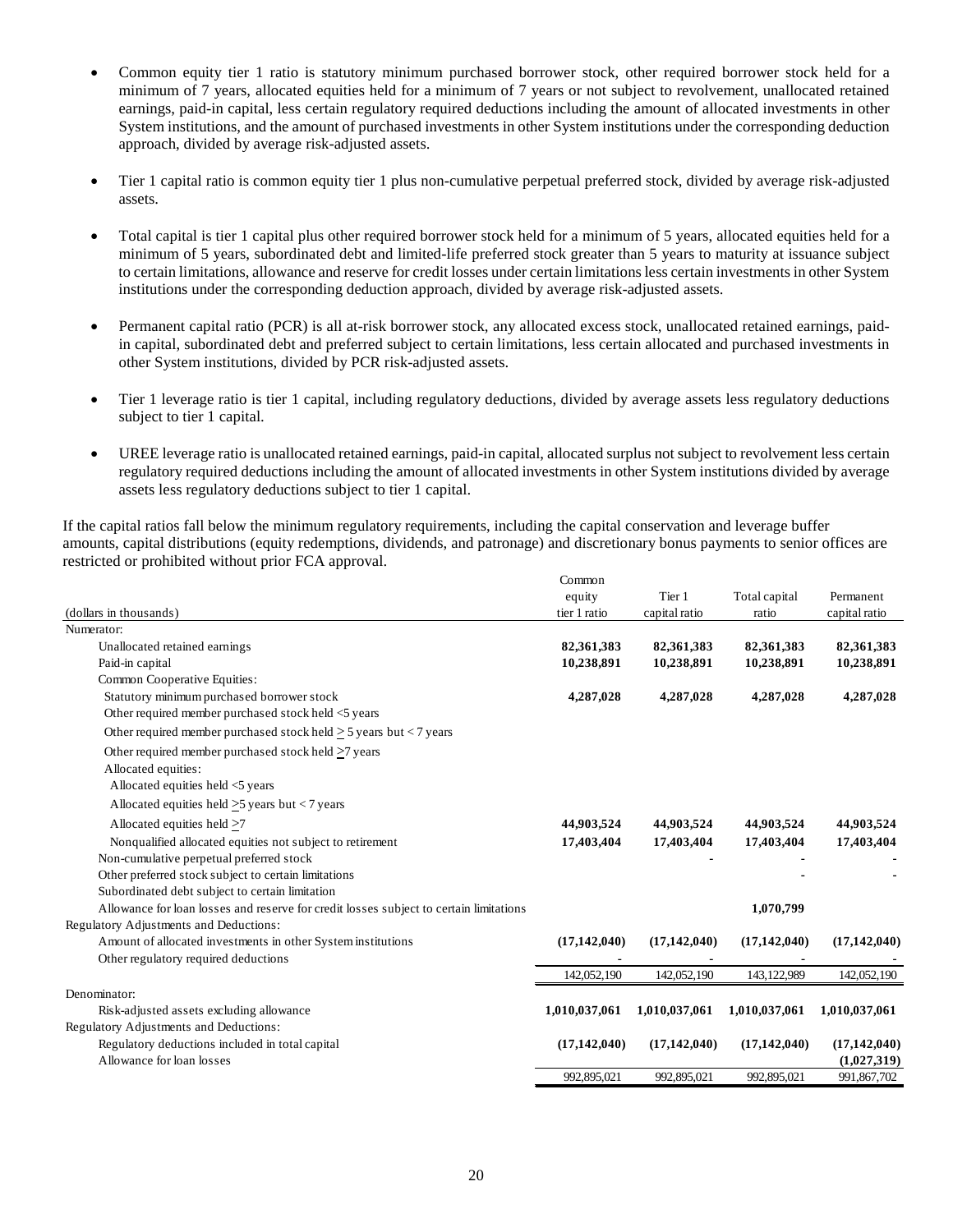|                                                                                        | Tier 1         | <b>UREE</b>    |
|----------------------------------------------------------------------------------------|----------------|----------------|
| (dollars in thousands)                                                                 | leverage ratio | leverage ratio |
| Numerator:                                                                             |                |                |
| Unallocated retained earnings                                                          | 82,361,383     | 82,361,383     |
| Paid-in capital                                                                        | 10,238,891     | 10,238,891     |
| Common Cooperative Equities:                                                           |                |                |
| Statutory minimum purchased borrower stock                                             | 4,287,028      |                |
| Other required member purchased stock held <5 years                                    |                |                |
| Other required member purchased stock held $\geq$ 5 years but < 7 years                |                |                |
| Other required member purchased stock held $\geq$ 7 years                              |                |                |
| Allocated equities:                                                                    |                |                |
| Allocated equities held <5 years                                                       |                |                |
| Allocated equities held $>5$ years but < 7 years                                       |                |                |
| Allocated equities held >7                                                             | 44,903,524     |                |
| Nonqualified allocated equities not subject to retirement                              | 17,403,404     | 17,403,404     |
| Non-cumulative perpetual preferred stock                                               |                |                |
| Other preferred stock subject to certain limitations                                   |                |                |
| Subordinated debt subject to certain limitation                                        |                |                |
| Allowance for loan losses and reserve for credit losses subject to certain limitations |                |                |
| Regulatory Adjustments and Deductions:                                                 |                |                |
| Amount of allocated investments in other System institutions                           | (17, 142, 040) | (2,148,365)    |
| Other regulatory required deductions                                                   |                |                |
|                                                                                        | 142,052,190    | 107,855,313    |
| Denominator:                                                                           |                |                |
| <b>Total Assets</b>                                                                    | 1,070,330,546  | 1,070,330,546  |
| Regulatory Adjustments and Deductions:                                                 |                |                |
| Regulatory deductions included in tier 1 capital                                       | (19,084,907)   | (19,084,907)   |
|                                                                                        | 1,051,245,639  | 1,051,245,639  |

The association's accumulated other comprehensive income (loss) relates entirely to its nonpension other postretirement benefits. Amortization of prior service (credits) cost and of actuarial (gain) loss are reflected in "Salaries and employee benefits" in the Consolidated Statement of Comprehensive Income. The following table summarizes the changes in accumulated other comprehensive income (loss) for the three months ended June 30:

|                                                                                                                     | 2018          | 2017         |
|---------------------------------------------------------------------------------------------------------------------|---------------|--------------|
| Accumulated other comprehensive income (loss) at January 1<br>Amortization of prior service (credit) costs included | \$ (548, 446) | \$(140, 142) |
| in salaries and employee benefits                                                                                   | (7,566)       | (22, 728)    |
| Other comprehensive income (loss), net of tax                                                                       | (7,566)       | (22, 728)    |
| Accumulated other comprehensive income at June 30                                                                   | \$ (556, 012) | \$(162,870)  |

# **NOTE 5 — INCOME TAXES:**

Southern AgCredit, ACA conducts its business activities through two wholly-owned subsidiaries. Long-term mortgage lending activities are conducted through a wholly-owned FLCA subsidiary which is exempt from federal and state income tax. Short- and intermediate-term lending activities are conducted through a wholly-owned PCA subsidiary. The PCA subsidiary and the ACA holding company are subject to income tax. Southern AgCredit, ACA operates as a cooperative that qualifies for tax treatment under Subchapter T of the Internal Revenue Code. Accordingly, under specified conditions, Southern AgCredit, ACA can exclude from taxable income amounts distributed as qualified patronage dividends in the form of cash, stock or allocated retained earnings. Provisions for income taxes are made only on those taxable earnings that will not be distributed as qualified patronage dividends. Deferred taxes are recorded at the tax effect of all temporary differences based on the assumption that such temporary differences are retained by the institution and will therefore impact future tax payments. A valuation allowance is provided against deferred tax assets to the extent that it is more likely than not (more than 50 percent probability), based on management's estimate, that they will not be realized. For the three months ended June 30, 2018 and 2017, the net accrued tax liability/benefit was \$0.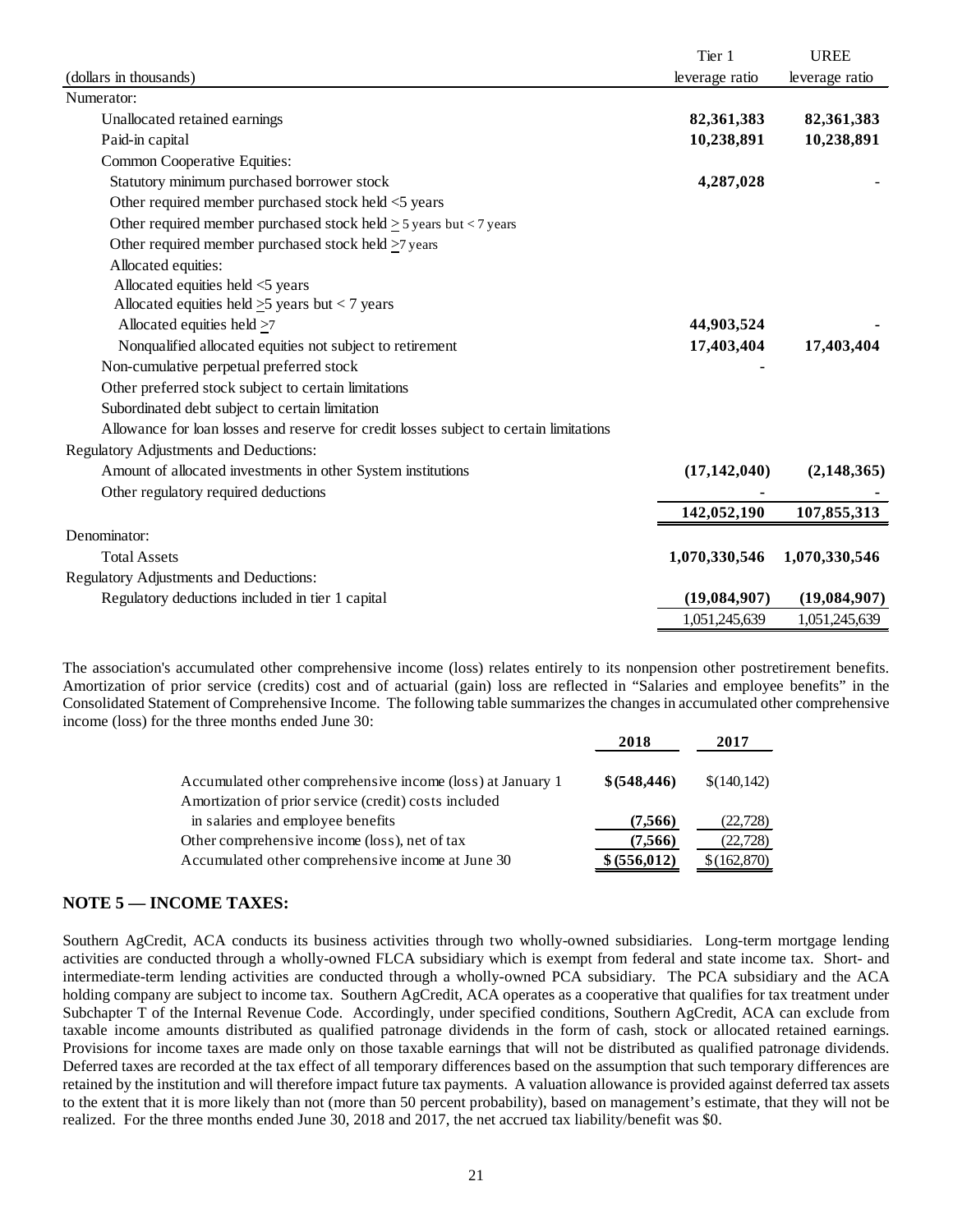# **NOTE 6 — FAIR VALUE MEASUREMENTS:**

FASB guidance defines fair value as the exchange price that would be received for an asset or paid to transfer a liability in the principal or most advantageous market for the asset or liability. See Note 14 to the 2017 Annual Report to Stockholders for a more complete description.

Assets and liabilities measured at fair value on a recurring basis are summarized below:

| <u>June 30, 2018</u>                       |                              | <b>Fair Value Measurement Using</b> |         | <b>Total Fair</b>        |         |                   |       |         |
|--------------------------------------------|------------------------------|-------------------------------------|---------|--------------------------|---------|-------------------|-------|---------|
|                                            |                              | Level 1                             | Level 2 |                          | Level 3 |                   | Value |         |
| Assets held in nonqualified benefit trusts |                              | 238.926                             | S       | $\sim$                   | -S      | $\blacksquare$    |       | 238.926 |
| December 31, 2017                          | Fair Value Measurement Using |                                     |         |                          |         | <b>Total Fair</b> |       |         |
|                                            |                              | Level 1                             | Level 2 |                          | Level 3 |                   |       | Value   |
| Assets held in nonqualified benefit trusts |                              | 239.159                             |         | $\overline{\phantom{a}}$ |         | -                 |       | 239.159 |

\*Accounting guidance requires that the fair value measurement for investments be broken out by the different types of investments held.

Assets and liabilities measured at fair value on a nonrecurring basis for each of the fair value hierarchy values are summarized below:

| June 30, 2018        | <b>Fair Value Measurement Using</b> |                          |         |                          |                   | <b>Total Fair</b> |                    | <b>Total Gains</b> |   |
|----------------------|-------------------------------------|--------------------------|---------|--------------------------|-------------------|-------------------|--------------------|--------------------|---|
|                      | Level 1                             |                          | Level 2 |                          | Level 3           | <b>Value</b>      |                    | (Losses)           |   |
| Assets:              |                                     |                          |         |                          |                   |                   |                    |                    |   |
| $Loans*$             | \$                                  | ٠                        | \$      | ٠                        | 87,713<br>SS.     | \$                | 87,713             | \$                 | ۰ |
| Other property owned |                                     | ۰                        |         | $\blacksquare$           | 5,597,118         |                   | 5,597,118          |                    |   |
| December 31, 2017    | Fair Value Measurement Using        |                          |         |                          | <b>Total Fair</b> |                   | <b>Total Gains</b> |                    |   |
|                      | Level 1                             |                          | Level 2 |                          | Level 3           | Value             |                    | (Losses)           |   |
| Assets:              |                                     |                          |         |                          |                   |                   |                    |                    |   |
| $Loans*$             | \$                                  | $\overline{\phantom{a}}$ | \$      | $\overline{\phantom{a}}$ | \$<br>91,682      | \$                | 91,682             | \$                 |   |
| Other property owned |                                     |                          |         | $\overline{\phantom{a}}$ | 5,597,118         |                   | 5,597,118          |                    |   |

\*Represents the fair value of certain loans that were evaluated for impairment under authoritative guidance "Accounting by Creditors for Impairment of a Loan." The fair value was based upon the underlying collateral since these were collateral-dependent loans for which real estate is the collateral.

## **Sensitivity to Changes in Significant Unobservable Inputs**

For recurring fair value measurements categorized within Level 3 of the fair value hierarchy, the significant unobservable inputs used in the fair value measurement of the mortgage-backed securities are prepayment rates, probability of default and loss severity in the event of default. Significant increases (decreases) in any of those inputs in isolation would result in a significantly lower (higher) fair value measurement.

Generally, a change in the assumption used for the probability of default is accompanied by a directionally similar change in the assumption used for the loss severity and a directionally opposite change in the assumption used for prepayment rates.

Quoted market prices are generally not available for the instruments presented below. Accordingly, fair values are based on internal models that consider judgments regarding anticipated cash flows, future expected loss experience, current economic conditions, risk characteristics of various financial instruments and other factors. These estimates involve uncertainties and matters of judgment, and therefore cannot be determined with precision. Changes in assumptions could significantly affect the estimates.

With regard to nonrecurring measurements for impaired loans and other property owned, it is not practicable to provide specific information on inputs, as each collateral property is unique. System institutions utilize appraisals to value these loans and other property owned and take into account unobservable inputs, such as income and expense, comparable sales, replacement cost and comparability adjustments.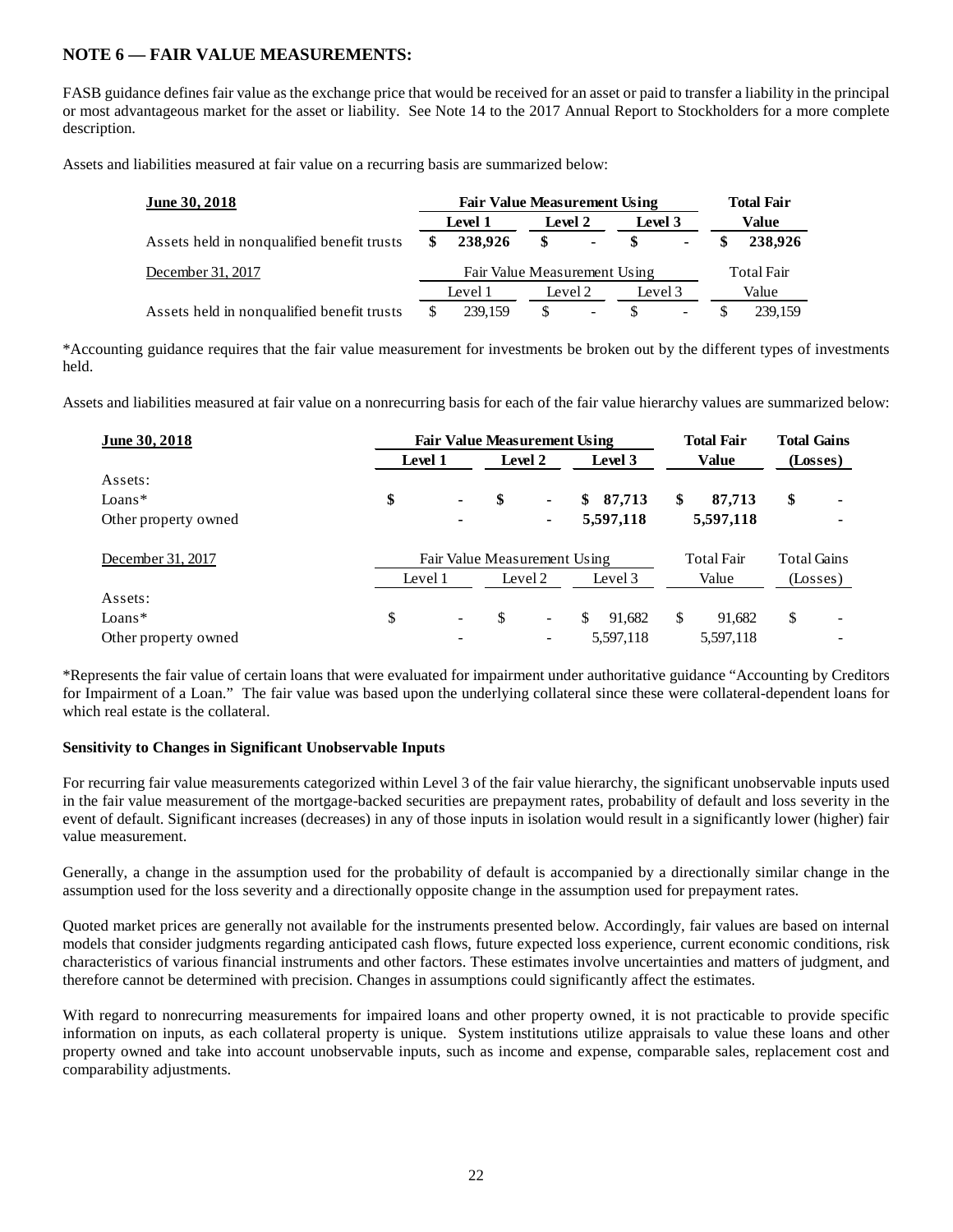|                                                           | Valuation<br>Technique(s) | Input                                                       |  |  |
|-----------------------------------------------------------|---------------------------|-------------------------------------------------------------|--|--|
| Cash                                                      | Canying value             | Par/principal and appropriate interest yield                |  |  |
| Mission-related and other investment held-<br>to-maturity | Discounted cash flow      | Prepayment rates<br>Probability of default<br>Loss severity |  |  |
| Loans                                                     | Discounted cash flow      | Prepayment rates<br>Probability of default<br>Loss severity |  |  |
| Note payable to the bank                                  | Discounted cash flow      | Benchmark yield<br>Derived yield spread<br>Own credit risk  |  |  |
| Guaranteed obligations to government<br>entities          | Discounted cash flow      | Prepayment rates<br>Probability of default<br>Loss severity |  |  |

### **Valuation Techniques**

## **Valuation Techniques**

As more fully discussed in Note 2 to the 2017 Annual Report to Stockholders, authoritative guidance establishes a fair value hierarchy, which requires an entity to maximize the use of observable inputs and minimize the use of unobservable inputs when measuring fair value. The following represent a brief summary of the valuation techniques used for the association's assets and liabilities. For a more complete description, see Notes to the 2017 Annual Report to Stockholders.

#### *Investment Securities*

Where quoted prices are available in an active market, available-for-sale securities are classified as Level 1. If quoted prices are not available in an active market, the fair value of securities is estimated using quoted prices for similar securities received from pricing services, pricing models that utilize observable inputs or discounted cash flows. Generally, these securities are classified as Level 2. This would include U.S. Treasury, U.S. agency and certain mortgage-backed securities. Where there is limited activity or less transparency around inputs to the valuation, the securities are classified as Level 3. Securities classified within Level 3 include assetbacked securities and certain mortgage-backed securities, including private label-FHA/VA securities and those issued by Farmer Mac.

## *Assets Held in Nonqualified Benefits Trusts*

Assets held in trust funds related to deferred compensation and supplemental retirement plans are classified within Level 1. The trust funds include investments that are actively traded and have quoted net asset values that are observable in the marketplace.

## *Standby Letters of Credit*

The fair value of letters of credit approximate the fees currently charged for similar agreements or the estimated cost to terminate or otherwise settle similar obligations.

## *Loans Evaluated for Impairment*

For certain loans evaluated for impairment under FASB impairment guidance, the fair value is based upon the underlying real estate collateral since the loans were collateral-dependent. The fair value measurement process uses independent appraisals and other market-based information, but in many cases it also requires significant input based on management's knowledge of and judgment about current market conditions, specific issues relating to the collateral and other matters. As a result, a majority of these loans have fair value measurements that fall within Level 3 of the fair value hierarchy. When the value of the real estate, less estimated costs to sell, is less than the principal balance of the loan, a specific reserve is established. The fair value of these loans would fall under Level 2 of the hierarchy if the process uses independent appraisals and other market-based information.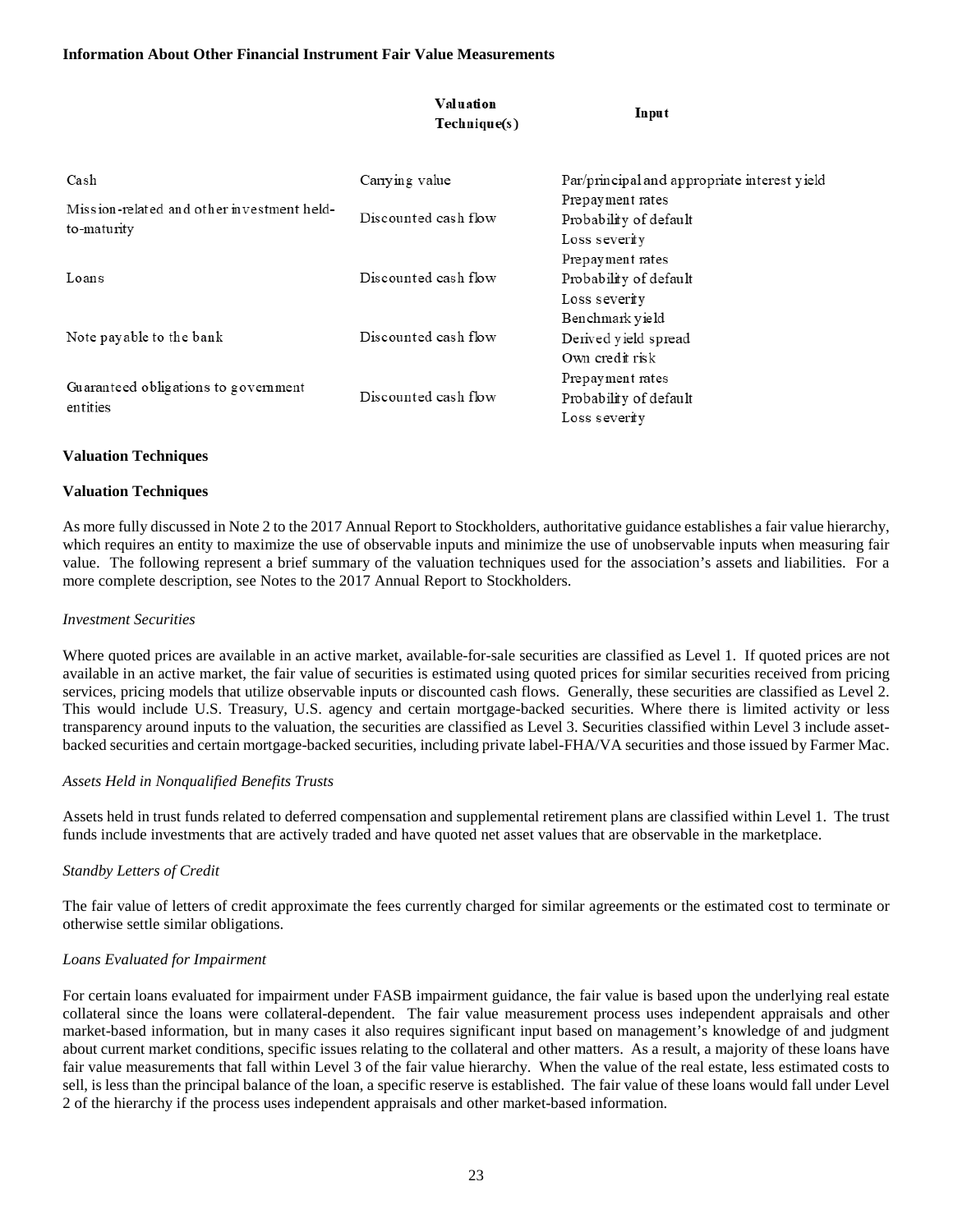### *Other Property Owned*

Other property owned is generally classified as Level 3 of the fair value hierarchy. The process for measuring the fair value of the other property owned involves the use of independent appraisals and other market-based information. Costs to sell represent transaction costs and are not included as a component of the asset's fair value. As a result, these fair value measurements fall within Level 3 of the hierarchy.

*Cash* 

For cash, the carrying amount is a reasonable estimate of fair value.

*Loans* 

Fair value is estimated by discounting the expected future cash flows using the associations' current interest rates at which similar loans would be made to borrowers with similar credit risk. The discount rates are based on the associations' current loan origination rates as well as management's estimates of credit risk. Management has no basis to determine whether the fair values presented would be indicative of the value negotiated in an actual sale and could be less.

For purposes of estimating fair value of accruing loans, the loan portfolio is segregated into pools of loans with homogeneous characteristics. Expected future cash flows, primarily based on contractual terms, and interest rates reflecting appropriate credit risk are separately determined for each individual pool.

The fair value of loans in nonaccrual status that are current as to principal and interest is estimated as described above, with appropriately higher interest rates which reflect the uncertainty of continued cash flows. For collateral-dependent impaired loans, it is assumed that collection will result only from the disposition of the underlying collateral.

### *Commitments to Extend Credit*

The fair value of commitments is estimated using the fees currently charged for similar agreements, taking into account the remaining terms of the agreements and the creditworthiness of the counterparties. For fixed-rate loan commitments, estimated fair value also considers the difference between current levels of interest rates and the committed rates.

## **NOTE 7 — EMPLOYEE BENEFIT PLANS:**

The following table summarizes the components of net periodic benefit costs of nonpension other postretirement employee benefits for the three months ended June 30:

|                                               | Other Benefits |         |      |          |  |
|-----------------------------------------------|----------------|---------|------|----------|--|
|                                               | 2018           |         | 2017 |          |  |
| Service cost                                  | \$             | 21,340  | \$   | 16,984   |  |
| Interest cost                                 |                | 74,850  |      | 93,720   |  |
| Amortization of prior service (credits) costs |                | (7,566) |      | (22,730) |  |
| Net periodic benefit cost                     |                | 88,624  |      | 87.974   |  |

The association's liability for the unfunded accumulated obligation for these benefits at June 30, 2018, was \$3,833,512 and is included in "Other Liabilities" in the balance sheet.

The components of net periodic benefit cost other than the service cost component are included in the line item "other components of net periodic postretirement benefit cost" in the income statement.

The structure of the district's defined benefit pension plan is characterized as multiemployer since the assets, liabilities and cost of the plan are not segregated or separately accounted for by participating employers (bank and associations). The association recognizes its amortized annual contributions to the plan as an expense. The association previously disclosed in its financial statements for the year ended December 31, 2017, that it expected to contribute \$59,060 to the district's defined benefit pension plan in 2017. As of June 30, 2018, \$29,530 of contributions have been made. The association presently anticipates contributing an additional \$29,530 to fund the defined benefit pension plan in 2017 for a total of \$59,060.